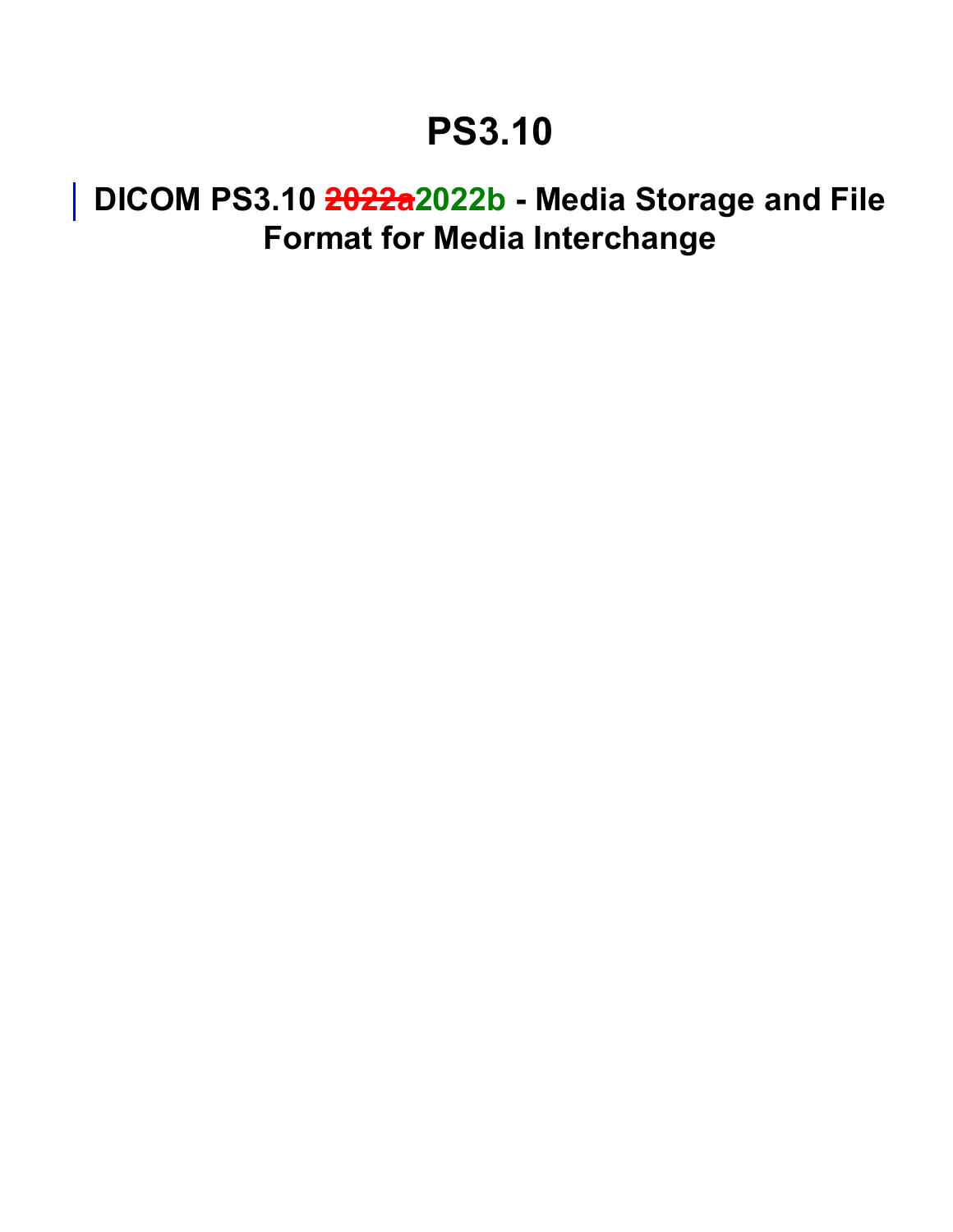# **PS3.10: DICOM PS3.10 2022a2022b - Media Storage and File Format for Media Interchange**

Copyright © 2022 NEMA

A DICOM® publication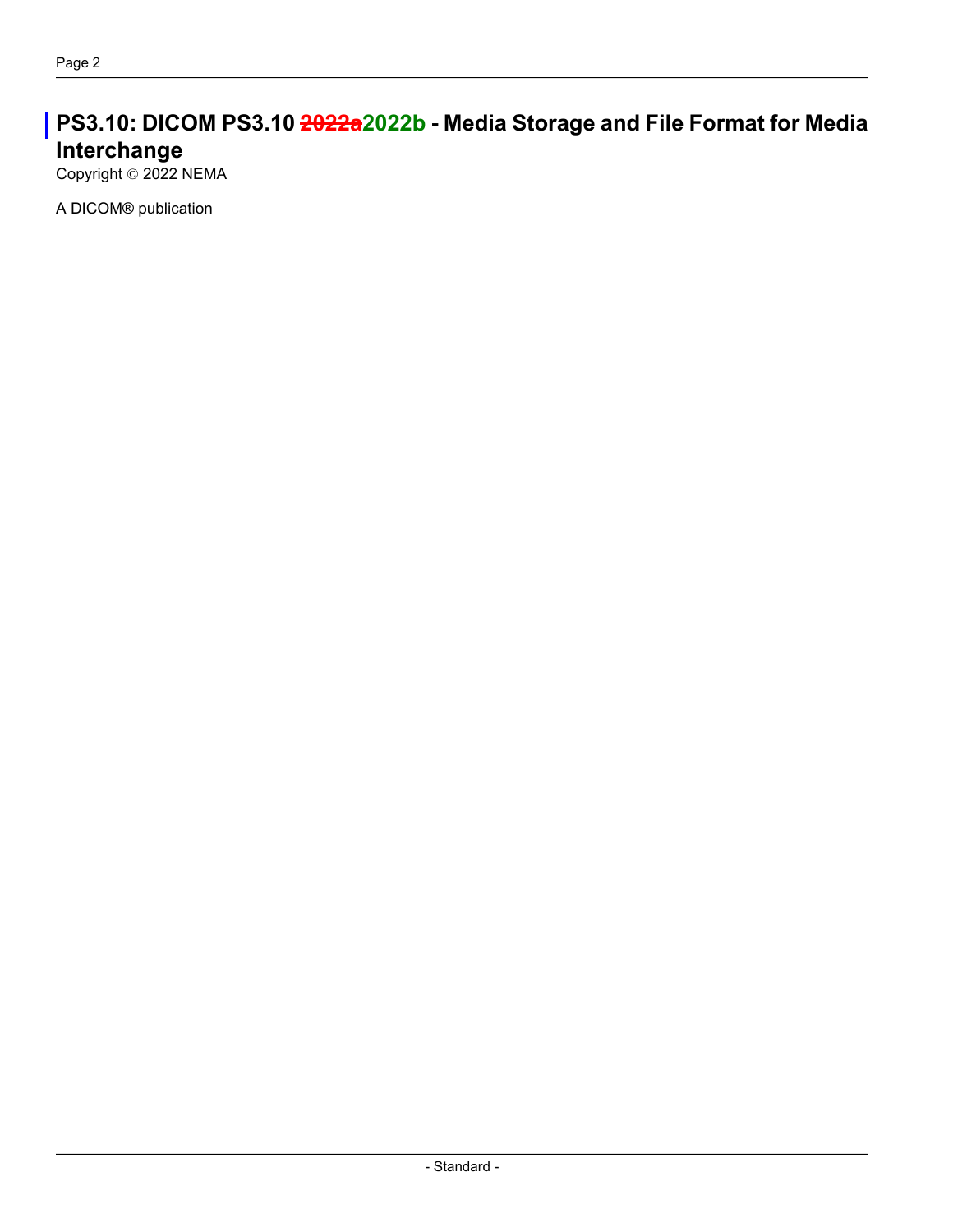# **Table of Contents**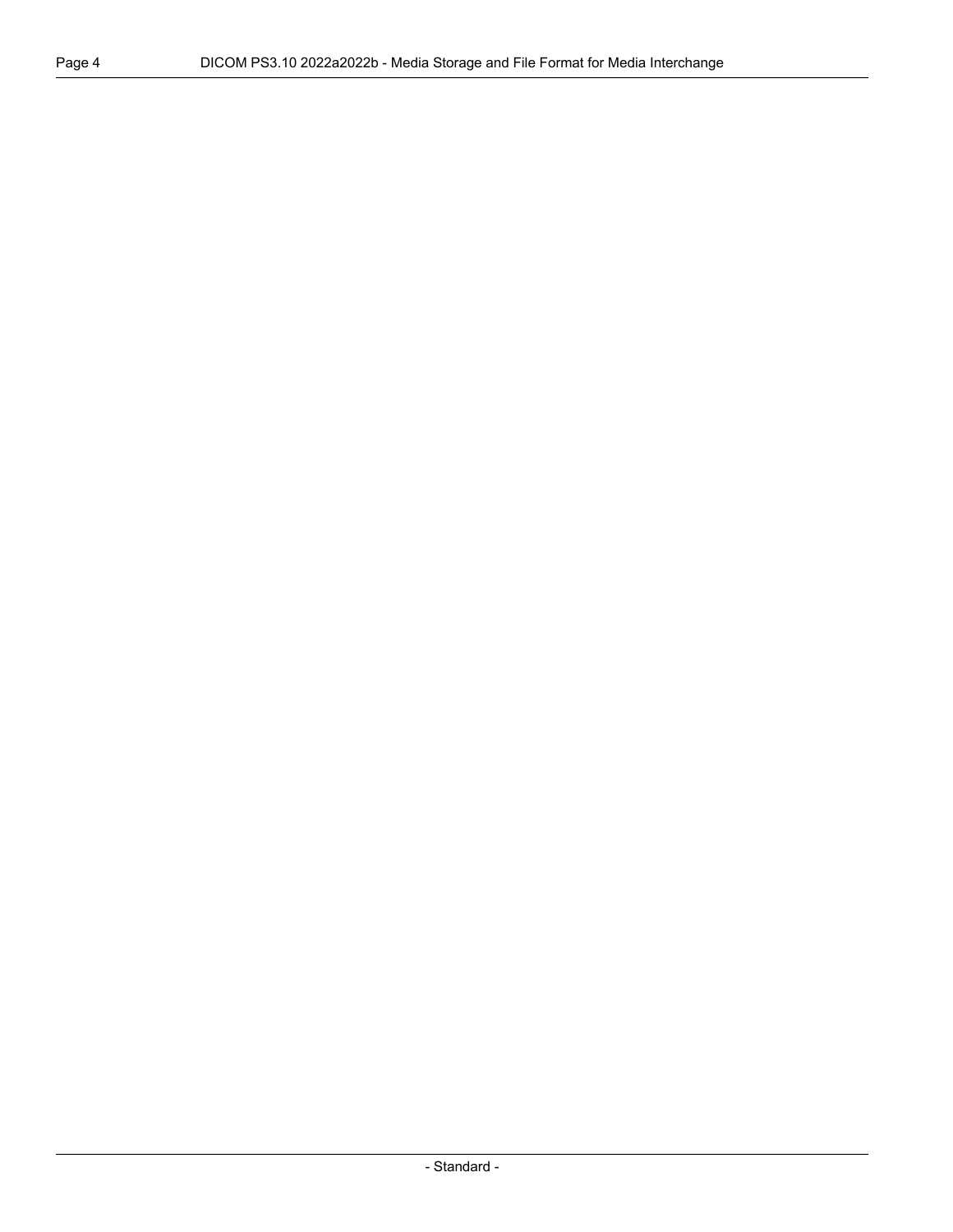# **List of Figures**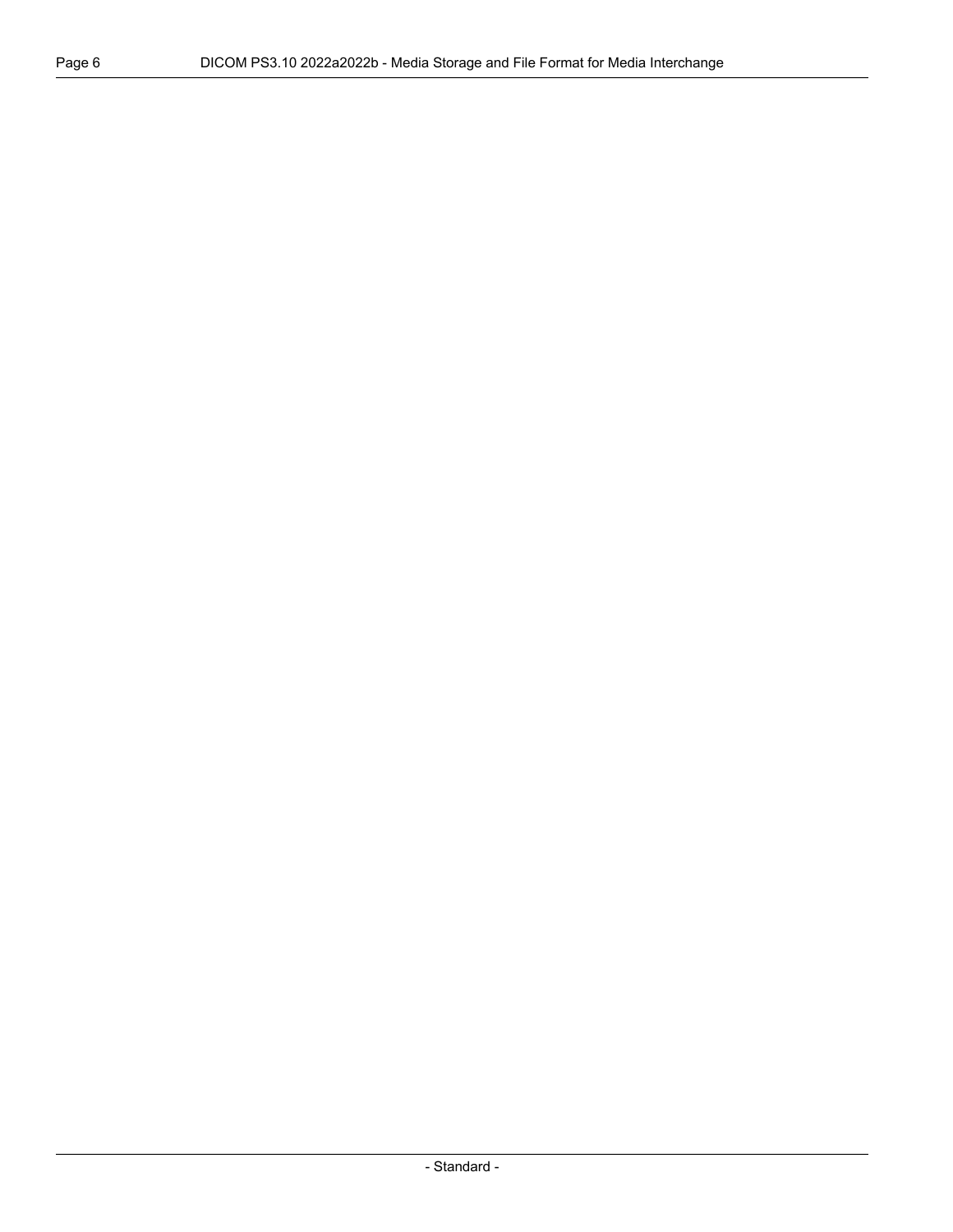# **List of Tables**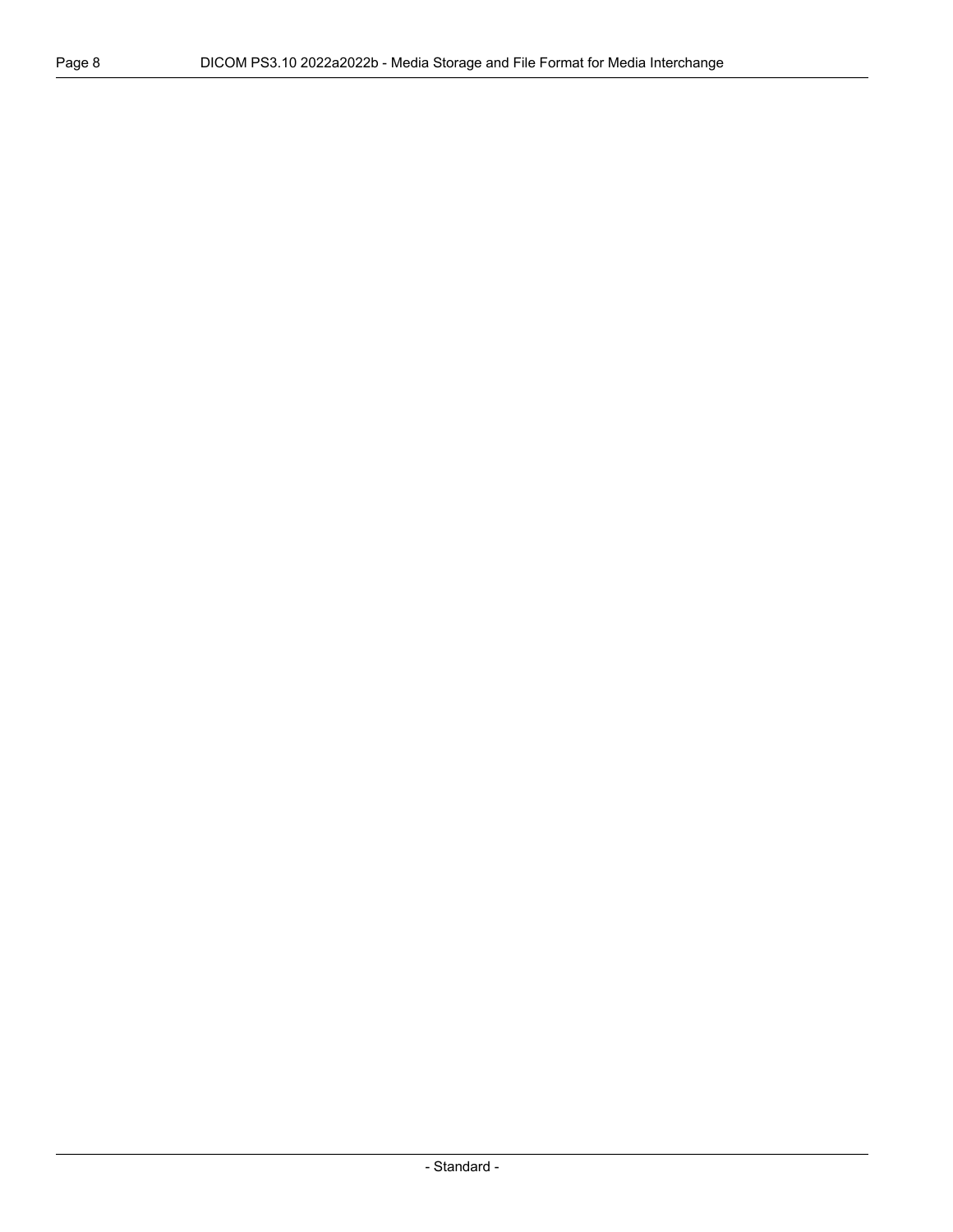# <span id="page-8-0"></span>**Notice and Disclaimer**

The information in this publication was considered technically sound by the consensus of persons engaged in the development and approval of the document at the time it was developed. Consensus does not necessarily mean that there is unanimous agreement among every person participating in the development of this document.

NEMA standards and guideline publications, of which the document contained herein is one, are developed through a voluntary consensus standards development process. This process brings together volunteers and/or seeks out the views of persons who have an interest in the topic covered by this publication. While NEMA administers the process and establishes rules to promote fairness in the development of consensus, it does not write the document and it does not independently test, evaluate, or verify the accuracy or completeness of any information or the soundness of any judgments contained in its standards and guideline publications.

NEMA disclaims liability for any personal injury, property, or other damages of any nature whatsoever, whether special, indirect, consequential, or compensatory, directly or indirectly resulting from the publication, use of, application, or reliance on this document. NEMA disclaims and makes no guaranty or warranty, expressed or implied, as to the accuracy or completeness of any information published herein, and disclaims and makes no warranty that the information in this document will fulfill any of your particular purposes or needs. NEMA does not undertake to guarantee the performance of any individual manufacturer or seller's products or services by virtue of this standard or guide.

In publishing and making this document available, NEMA is not undertaking to render professional or other services for or on behalf of any person or entity, nor is NEMA undertaking to perform any duty owed by any person or entity to someone else. Anyone using this document should rely on his or her own independent judgment or, as appropriate, seek the advice of a competent professional in determining the exercise of reasonable care in any given circumstances. Information and other standards on the topic covered by this publication may be available from other sources, which the user may wish to consult for additional views or information not covered by this publication.

NEMA has no power, nor does it undertake to police or enforce compliance with the contents of this document. NEMA does not cer tify, test, or inspect products, designs, or installations for safety or health purposes. Any certification or other statement of compliance with any health or safety-related information in this document shall not be attributable to NEMA and is solely the responsibility of the certifier or maker of the statement.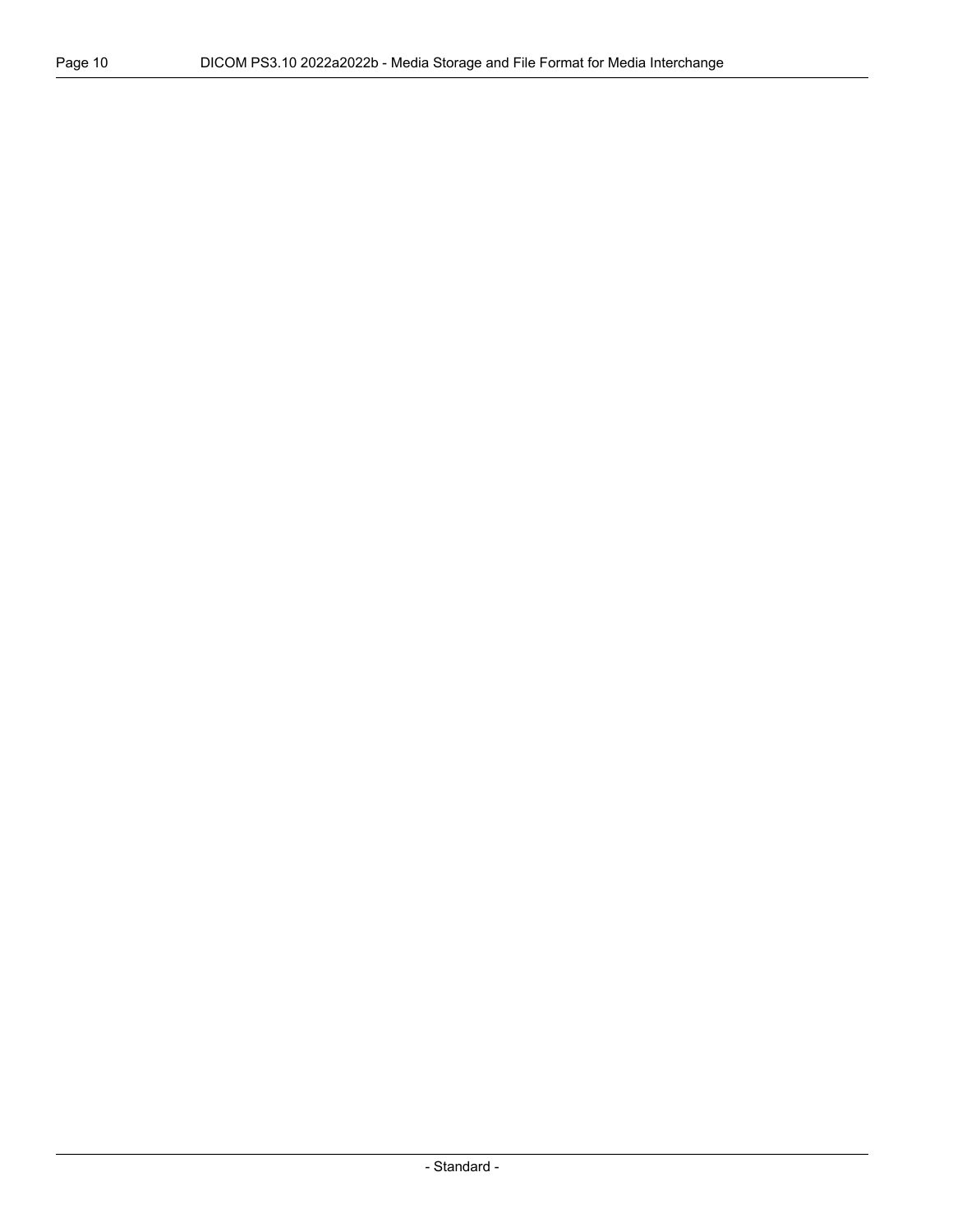# <span id="page-10-0"></span>**Foreword**

This DICOM Standard was developed according to the procedures of the DICOM Standards Committee.

The DICOM Standard is structured as a multi-part document using the guidelines established in [ISO/IEC [Directives,](#page-14-2) Part 2].

DICOM® is the registered trademark of the National Electrical Manufacturers Association for its standards publications relating to di gital communications of medical information, all rights reserved.

HL7® and CDA® are the registered trademarks of Health Level Seven International, all rights reserved.

SNOMED®, SNOMED Clinical Terms®, SNOMED CT® are the registered trademarks of the International Health Terminology Standards Development Organisation (IHTSDO), all rights reserved.

LOINC® is the registered trademark of Regenstrief Institute, Inc, all rights reserved.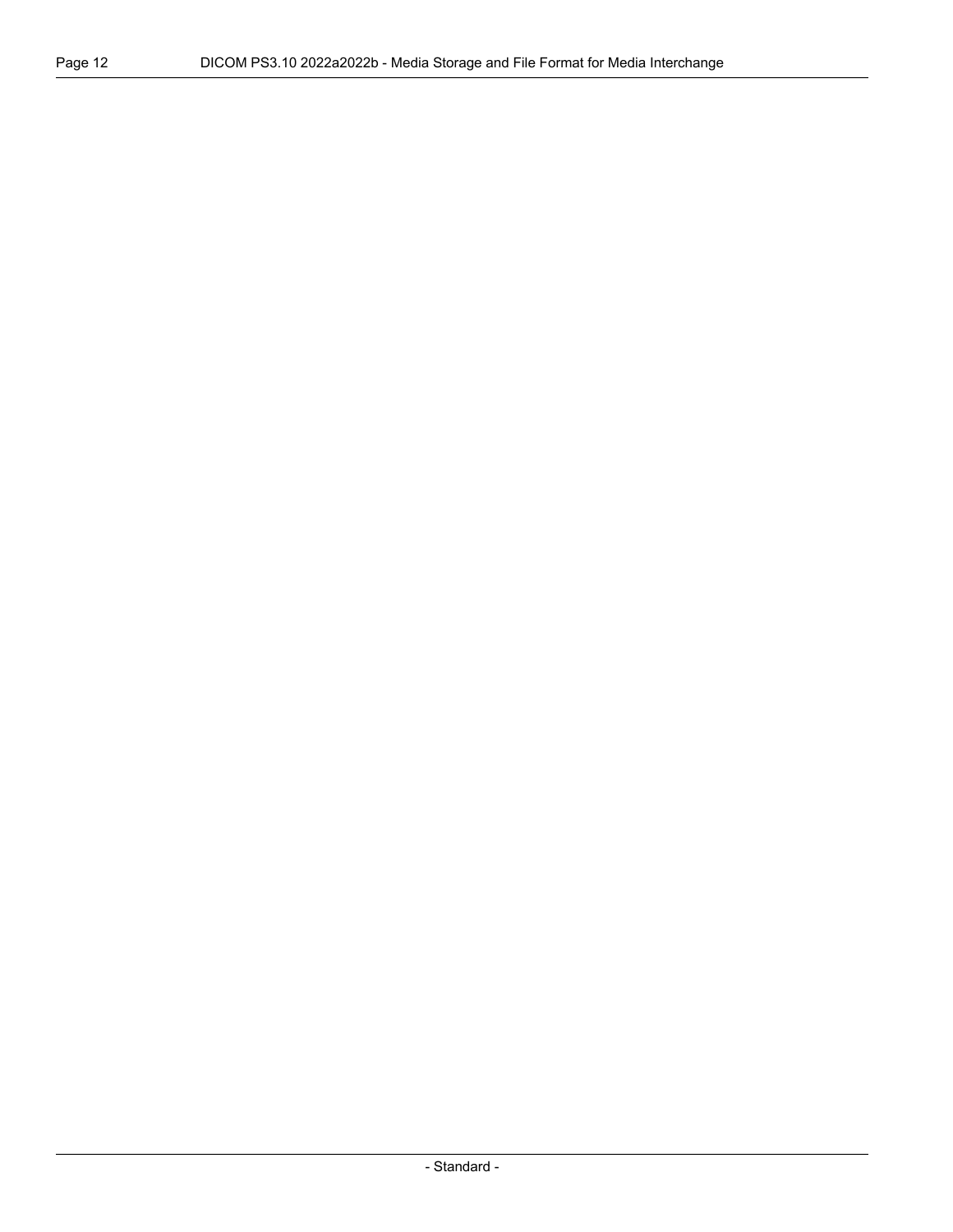# <span id="page-12-0"></span>**1 Scope and Field of Application**

This Part of the DICOM Standard specifies a general model for the storage of Medical Imaging information on removable media. The purpose of this Part is to provide a framework allowing the interchange of various types of medical images and related information on a broad range of physical storage media.

This Part specifies:

- a. a layered model for the storage of medical images and related information on storage media. This model introduces the concept of Media Storage Application Profiles, which specify application specific subsets of the DICOM Standard to which a Media Storage implementation may claim conformance. Such a conformance applies only to the writing, reading and updating of the content of storage media. Specific Application Profiles are not included in this Part but in [PS3.11](part11.pdf#PS3.11);
- b. a DICOM File Format supporting the encapsulation of any Information Object Definition;
- c. a Secure DICOM File Format supporting the encapsulation of a DICOM File Format in a cryptographic envelope;
- d. a DICOM File Service providing independence from the underlying media format and physical media. The policies specific to the DICOMDIR file used to store the Media Storage Directory Service/Object Pair Class are also addressed.

This Part is related to other parts of the DICOM Standard in that:

- [PS3.2](part02.pdf#PS3.2), Conformance, specifies the requirements that shall be met to achieve DICOM Conformance in Media Storage;
- [PS3.3](part03.pdf#PS3.3), Information Object Definitions, specifies a number of Information Object Definitions (e.g., various types of images) that may be used in conjunction with this Part;
- [PS3.4](part04.pdf#PS3.4), builds upon this Part to define the Media Storage Service Class;
- [PS3.5](part05.pdf#PS3.5), Data Structure and Encoding, addresses the encoding rules necessary to construct a Data Set that is encapsulated in a file as specified in this Part;
- [PS3.6](part06.pdf#PS3.6), Data Dictionary, contains a registry by Tag of all Data Elements related to the Attributes of Information Objects defined in [PS3.3](part03.pdf#PS3.3). This index includes the Value Representation and Value Multiplicity for each Data Element;
- [PS3.11](part11.pdf#PS3.11), Media Storage Application Profiles standardizes a number of choices related to a specific clinical need (selection of a Physical Medium and Media Format as well as specific Service/Object Pair Classes). It aims at facilitating the interoperability between implementations that claim conformance to the same Application Profile. [PS3.11](part11.pdf#PS3.11) is intended to be extended as the clinical needs for Media Storage Interchange evolve;
- [PS3.12](part12.pdf#PS3.12), Media Formats and Physical Media for Data Interchange, defines a number of selected Physical Medium and corresponding Media Formats. These Media Formats and Physical Medium selections are referenced by one or more of the Application Profiles of [PS3.11](part11.pdf#PS3.11). [PS3.12](part12.pdf#PS3.12) is intended to be extended as the technologies related to Physical Medium evolve.
- [PS3.15](part15.pdf#PS3.15), Security Profiles defines a number of profiles for use with Secure DICOM Media Storage Application Profiles. The Media Storage Security Profiles specify the cryptographic techniques to be used for each Secure DICOM File in a Secure Media Storage Application Profile.

PS3.10 lays a foundation for open Media Interchange by standardizing an overall architecture and addressing some of the major barriers to interoperability: the definition of a DICOM File Format, a DICOM File Service and the policies associated with a Media Storage Directory structure.

Note

[PS3.3](part03.pdf#PS3.3) specifies a general medical imaging Basic Directory Information Object Definition and [PS3.4](part04.pdf#PS3.4) specifies the corresponding Media Storage Directory SOP Class that is a member of the Media Storage Service Class.

Adherence to the provisions of PS3.10 by implementations reading, writing or updating Storage Media represents a key foundation for open Storage Media Interchange. However, it is only with the selection of standard Physical Media and corresponding Media Formats in [PS3.12](part12.pdf#PS3.12) and the use of specific Application Profiles in [PS3.11](part11.pdf#PS3.11) that effective Media Storage Interchange interoperability is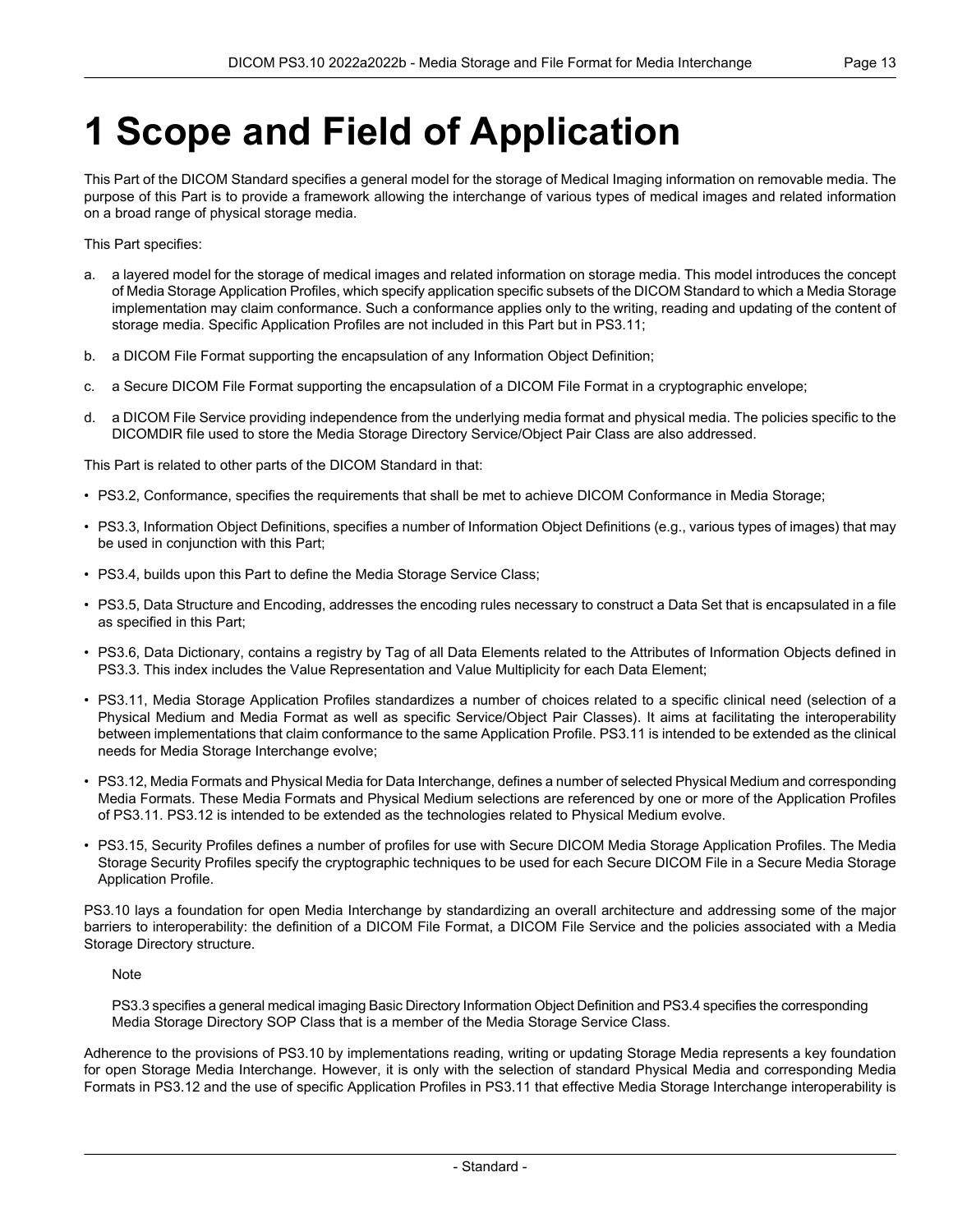achieved. Therefore, claiming conformance to PS3.10 only, is not a valid DICOM Conformance Statement. DICOM Media Storage Conformance shall be made in relation to a [PS3.11](part11.pdf#PS3.11) Application Profile according to the framework defined by [PS3.2.](part02.pdf#PS3.2)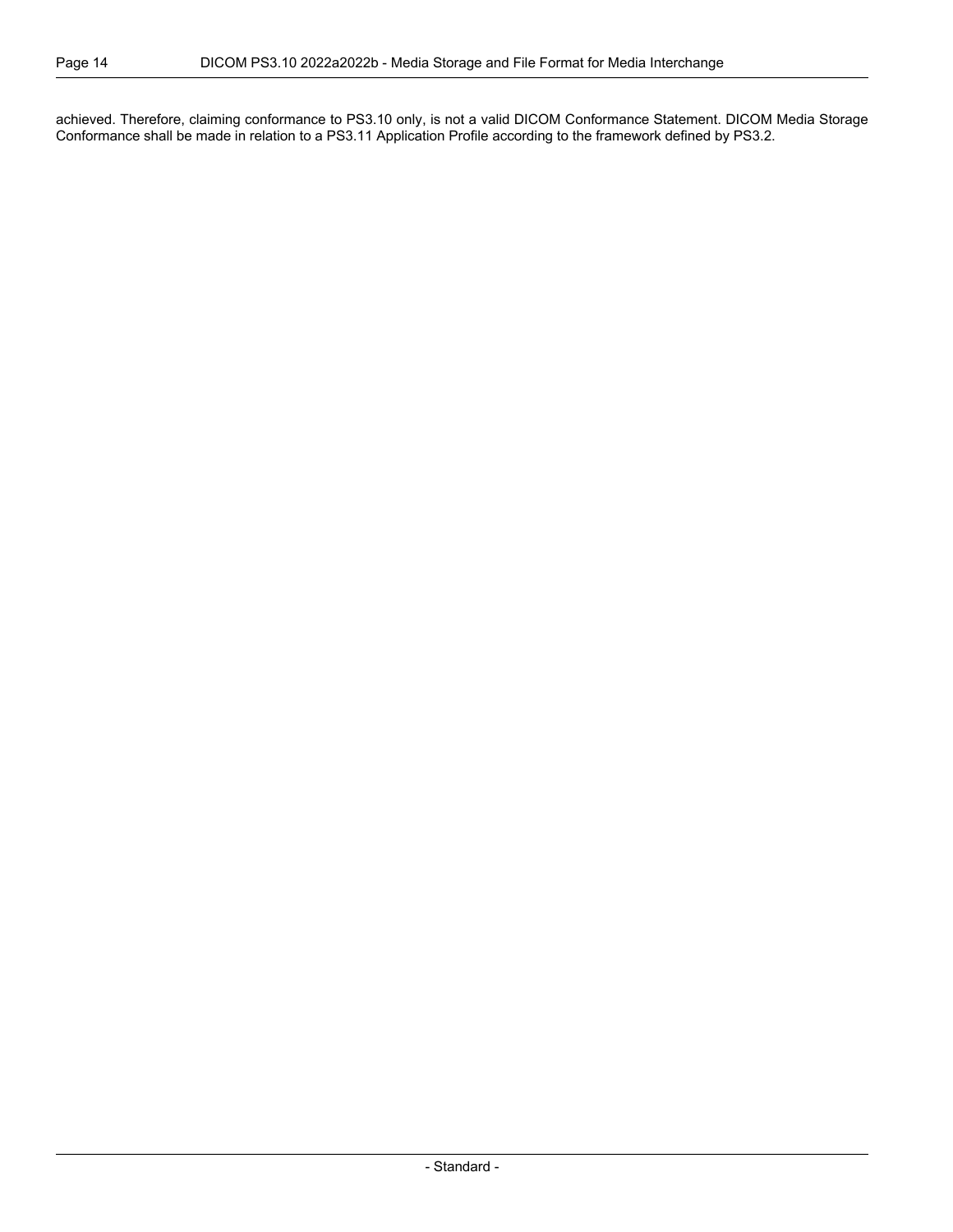# <span id="page-14-0"></span>**2 References**

# <span id="page-14-1"></span>**2.1 Normative References**

The following standards contain provisions that, through reference in this text, constitute provisions of this Standard. At the time of publication, the editions indicated were valid. All standards are subject to revision, and parties to agreements based on this Standard are encouraged to investigate the possibilities of applying the most recent editions of the standards indicated below.

- <span id="page-14-3"></span><span id="page-14-2"></span>[ISO/IEC Directives, Part 2] ISO/IEC. 2016/05. 7.0. *Rules for the structure and drafting of International Standards*. [http://www.iec.ch/](http://www.iec.ch/members_experts/refdocs/iec/isoiecdir-2%7Bed7.0%7Den.pdf) [members\\_experts/refdocs/iec/isoiecdir-2%7Bed7.0%7Den.pdf](http://www.iec.ch/members_experts/refdocs/iec/isoiecdir-2%7Bed7.0%7Den.pdf) .
- <span id="page-14-4"></span>[ISO 7498-1] ISO. 1994. *Information Processing Systems - Open Systems Interconnection - Basic Reference Model*.
- <span id="page-14-5"></span>[ISO 7498-2] ISO. 1989. Information processing systems - Open Systems Interconnection - Basic reference Model - Part 2: Security *Architecture*.
- <span id="page-14-6"></span>[ISO/TR 8509] ISO. *Information Processing Systems - Open Systems Interconnection - Service Conventions*. *ISO/TR 8509 has been withdrawn. See ISO/IEC 2382-26:1993 Information technology - Vocabulary - Part 26: Open systems interconnection* .
- [ISO 8822] ISO. 1988. *Information processing systems - Open Systems Interconnection - Connection oriented presentation service definition*.
- [ISO/IEC 8859-1] ISO/IEC. 1987. Information processing 8-bit single-byte coded graphic character sets Part 1: Latin alphabet No. *1*.
- <span id="page-14-8"></span>[RFC2557] IETF. March 1999. *MIME Encapsulation of Aggregate Documents, such as HTML (MHTML)*. [http://tools.ietf.org/html/](http://tools.ietf.org/html/rfc2557) [rfc2557](http://tools.ietf.org/html/rfc2557) .
- <span id="page-14-7"></span>[RFC3240] IETF. February 2002. *Digital Imaging and Communications in Medicine (DICOM) - Application/dicom MIME Sub-type Registration*. <http://tools.ietf.org/html/rfc3240> .

[RFC5652] IETF. September 2009. *Cryptographic Message Syntax*. <http://tools.ietf.org/html/rfc5652> .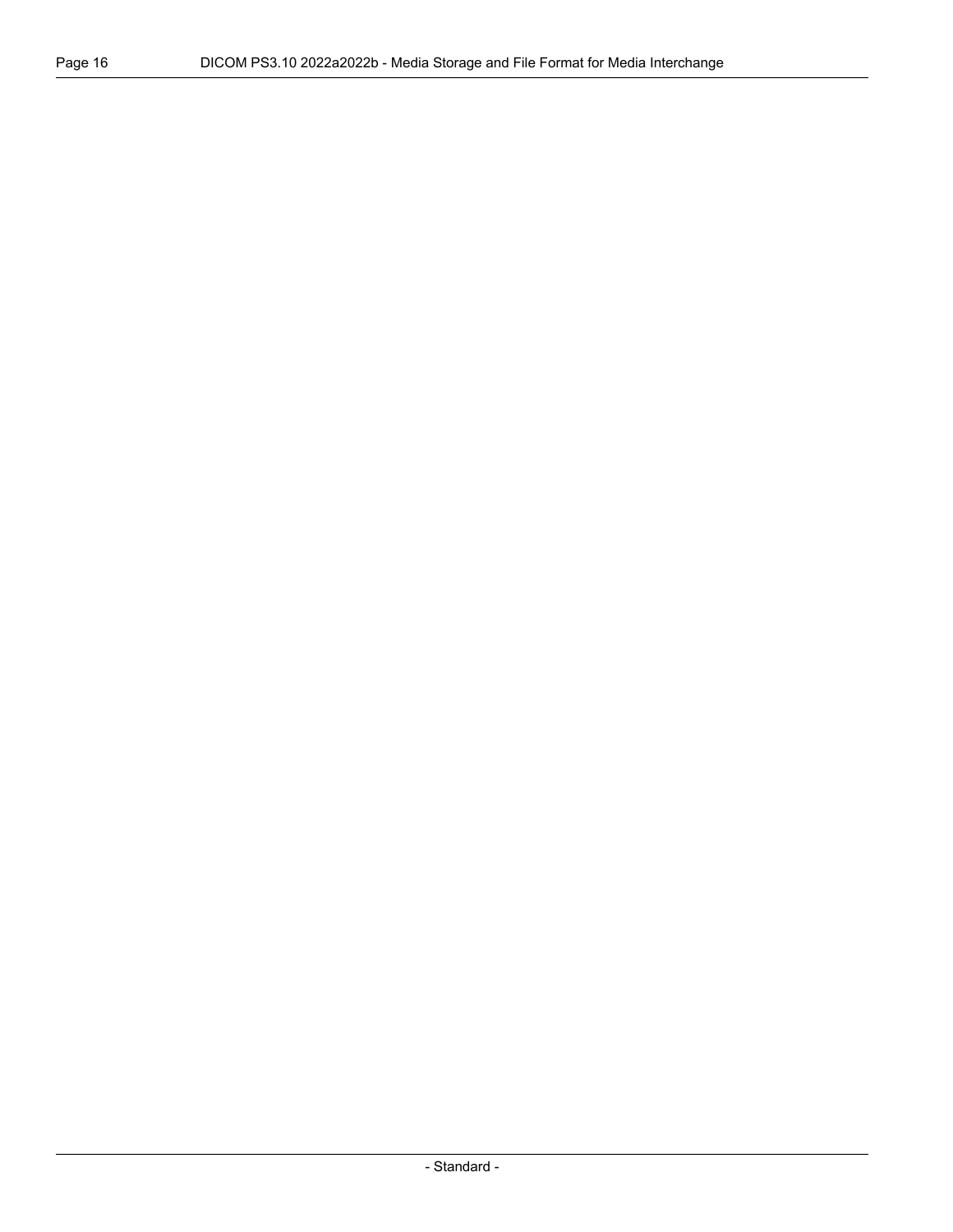# <span id="page-16-0"></span>**3 Definitions**

For the purposes of this Standard the following definitions apply.

### **3.1 Reference Model Definitions**

This Part of the Standard use of the following terms defined in [ISO [7498-1\]](#page-14-3) and [ISO [7498-2\]](#page-14-4):

| <b>Application Entity</b>  | See [ISO 7498-1].                                                                                                                           |
|----------------------------|---------------------------------------------------------------------------------------------------------------------------------------------|
| <b>Application Process</b> | See [ISO 7498-1].                                                                                                                           |
| Service                    | See [ISO 7498-1].                                                                                                                           |
| Transfer Syntax            | See [ISO 7498-1].                                                                                                                           |
| Data Confidentiality       | See [ISO 7498-2].                                                                                                                           |
|                            | Note                                                                                                                                        |
|                            | The definition is "the property that information is not made available or disclosed to<br>unauthorized individuals, entities or processes." |
| Data Origin Authentication | See [ISO 7498-2].                                                                                                                           |
|                            | Note                                                                                                                                        |
|                            | The definition is "the corroboration that the source of data received is as claimed."                                                       |
| Data Integrity             | See [ISO 7498-2].                                                                                                                           |
|                            | Note                                                                                                                                        |
|                            | The definition is "the property that data has not been altered or destroyed in an<br>unauthorized manner."                                  |

### **3.2 Service Conventions Definitions**

This Part of the Standard makes use of the following terms defined in [\[ISO/TR](#page-14-5) 8509]:

| Service Provider | See [ISO/TR 8509]. |
|------------------|--------------------|
|                  |                    |

Service User See [\[ISO/TR](#page-14-5) 8509].

# **3.3 Presentation Service Definitions**

This Part of the Standard makes use of the following terms defined in [ISO [8822\]](#page-14-6):

| <b>Abstract Syntax</b> | See [ISO 8822]. |
|------------------------|-----------------|
| Abstract Syntax Name   | See [ISO 8822]. |

### **3.4 DICOM Introduction and Overview Definitions**

This Part of the Standard makes use of the following terms defined in [PS3.1:](part01.pdf#PS3.1)

| Attribute                                | Attribute.                             |
|------------------------------------------|----------------------------------------|
| Service-Object Pair Class (SOP<br>Class) | Service-Object Pair Class (SOP Class). |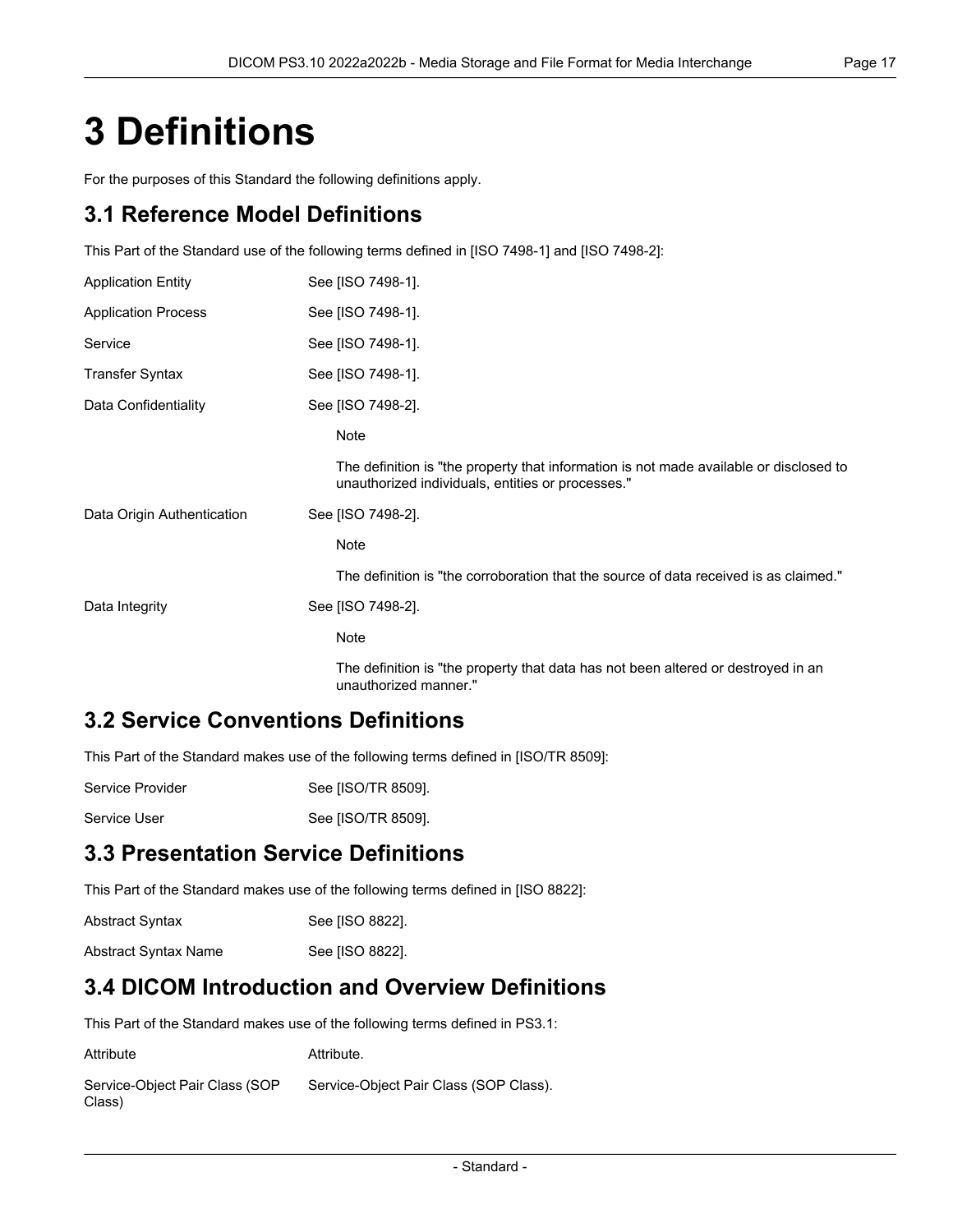# **3.5 DICOM Information Object Definitions**

This Part of the Standard makes use of the following terms defined in [PS3.3:](part03.pdf#PS3.3)

Information Object Definition (IOD) [Information](part03.pdf#glossentry_InformationObjectDefinition) Object Definition.

# **3.6 DICOM Data Structure and Encoding Definitions**

This Part of the Standard makes use of the following terms defined in [PS3.5:](part05.pdf#PS3.5)

| Data Element         | Data Element.              |
|----------------------|----------------------------|
| Data Set             | Data Set.                  |
| Data Element Type    | Data Element Type.         |
| Value                | Value.                     |
| Value Multiplicity   | Value Multiplicity (VM).   |
| Value Representation | Value Representation (VR). |

# **3.7 DICOM Message Exchange Definitions**

This Part of the Standard makes use of the following terms defined in [PS3.7:](part07.pdf#PS3.7)

| Service Object Pair Instance<br>(SOP Instance) | Service-Object Pair Instance (SOP Instance). |
|------------------------------------------------|----------------------------------------------|
| Implementation Class UID                       | Implementation Class UID.                    |

# **3.8 DICOM Media Storage and File Format Definitions**

The following definitions are commonly used in this Part of the Standard:

| Media Storage Application<br>Profile | A specification that defines a selection of choices at the various layers of the DICOM Media<br>Storage Model that are applicable to a specific need or context in which the media interchange<br>is intended to be performed.                                           |
|--------------------------------------|--------------------------------------------------------------------------------------------------------------------------------------------------------------------------------------------------------------------------------------------------------------------------|
| <b>DICOM File Service</b>            | A minimum abstract view of files and operations to be provided by the Media Format Layer.<br>Constraining access to the content of files by the Application Entities through such a DICOM File<br>Service boundary ensures Media Format and Physical Media independence. |
| <b>DICOM File</b>                    | A File with a content formatted according to the requirements of this Part of the DICOM Standard.<br>In particular such files contain the File Meta Information and a properly formatted Data Set.                                                                       |
| <b>DICOMDIR File</b>                 | A DICOM File within a File-set that contains a Media Storage Directory SOP Instance. This File<br>is given a single component File ID, DICOMDIR.                                                                                                                         |
| File                                 | A File is an ordered string of zero or more bytes, where the first byte is at the beginning of the<br>file and the last byte at the end of the File. Files are identified by a unique File ID and may by<br>written, read and/or deleted.                                |
| File ID                              | Identifier for a File, which is unique within the context of the File-set to which it belongs. A set of<br>ordered File ID Components (up to a maximum of eight) forms a File ID.                                                                                        |
| File ID Component                    | A string of one to eight characters of a defined character set.                                                                                                                                                                                                          |
| File Meta Information                | Identifying information on the encapsulated Data Set. It is a header at the beginning of every<br>DICOM File.                                                                                                                                                            |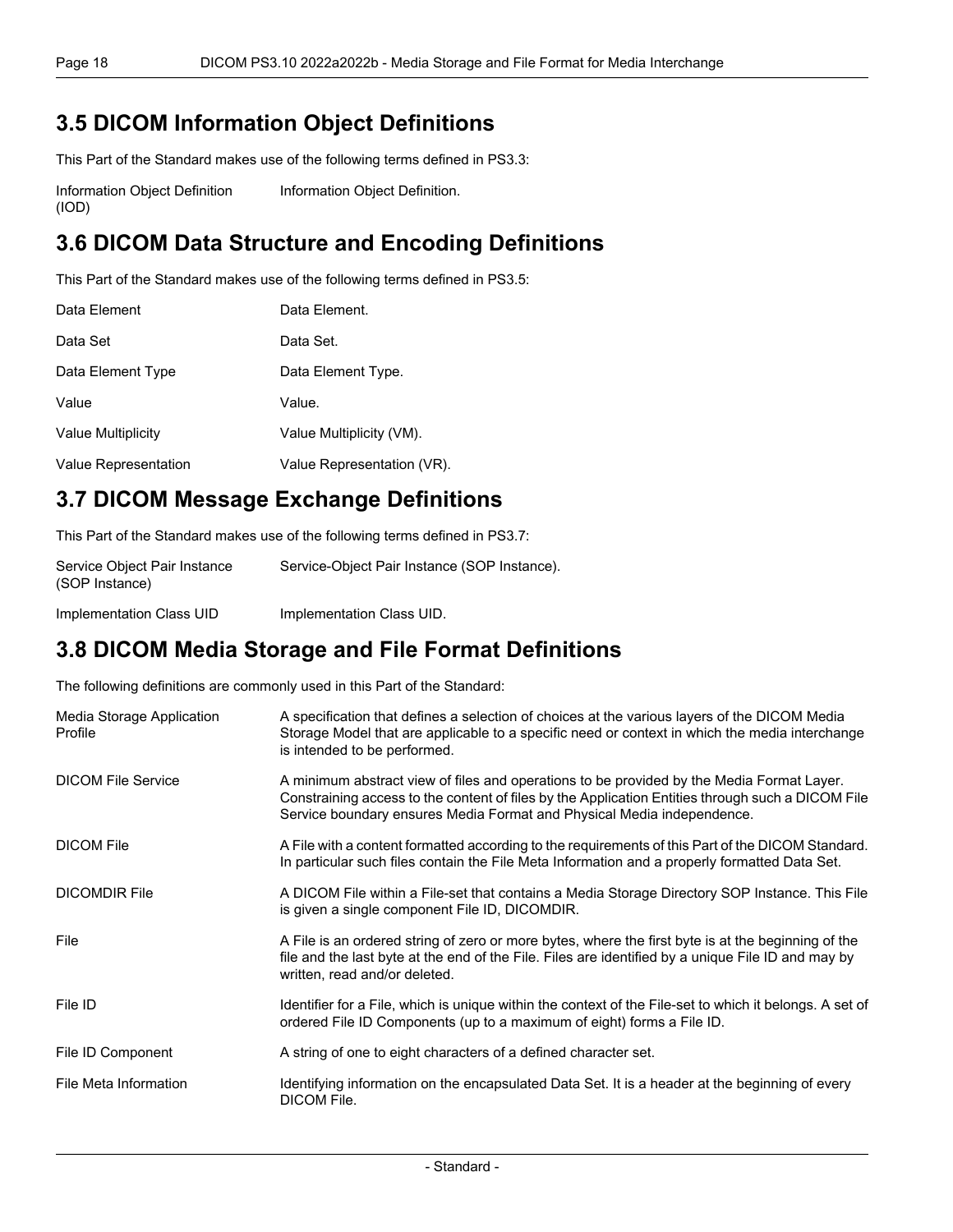| File-set                                           | A collection of DICOM Files (and possibly non-DICOM Files) that share a common naming space<br>within which File IDs are unique.                                                                                                                                 |
|----------------------------------------------------|------------------------------------------------------------------------------------------------------------------------------------------------------------------------------------------------------------------------------------------------------------------|
| <b>File-set Creator</b>                            | An Application Entity that creates the DICOMDIR File (see Section 8.6) and zero or more DICOM<br>Files.                                                                                                                                                          |
| File-set Reader                                    | An Application Entity that accesses one or more files in a File-set.                                                                                                                                                                                             |
| File-set Updater                                   | An Application Entity that accesses Files, creates additional Files, or deletes existing Files in a<br>File-set. A File-set Updater makes the appropriate alterations to the DICOMDIR file reflecting the<br>additions or deletions.                             |
| <b>DICOM File Format</b>                           | The means to encapsulate in a File the Data Set representing a SOP Instance related to a DICOM<br>Information Object.                                                                                                                                            |
| Media Format                                       | Data structures and associated policies that organize the bit streams defined by the Physical<br>Media format into data file structures and associated file directories.                                                                                         |
| <b>DICOM Media Storage Model</b>                   | The data structures and operations used at different protocol layers to achieve interoperability<br>through media interchange.                                                                                                                                   |
| Media Storage Services                             | A set of operations with media that facilitate storage to and retrieval from the media of DICOM<br>SOP Instances. Part of the DICOM File Service specification.                                                                                                  |
| <b>Physical Media</b>                              | A piece of material with recording capabilities for streams of bits. Characteristics of a Physical<br>Media include form factor, mechanical characteristics, recording properties and rules for recording<br>and organizing bit streams in accessible structures |
| Secure DICOM File                                  | A DICOM File that is encapsulated with the Cryptographic Message Syntax specified in IETF<br>STD 70 [RFC5652].                                                                                                                                                   |
| Secure File-set                                    | A File-set in which all DICOM Files are Secure DICOM Files.                                                                                                                                                                                                      |
| Secure Media Storage<br><b>Application Profile</b> | A Media Storage Application Profile that requires a Secure File-set.                                                                                                                                                                                             |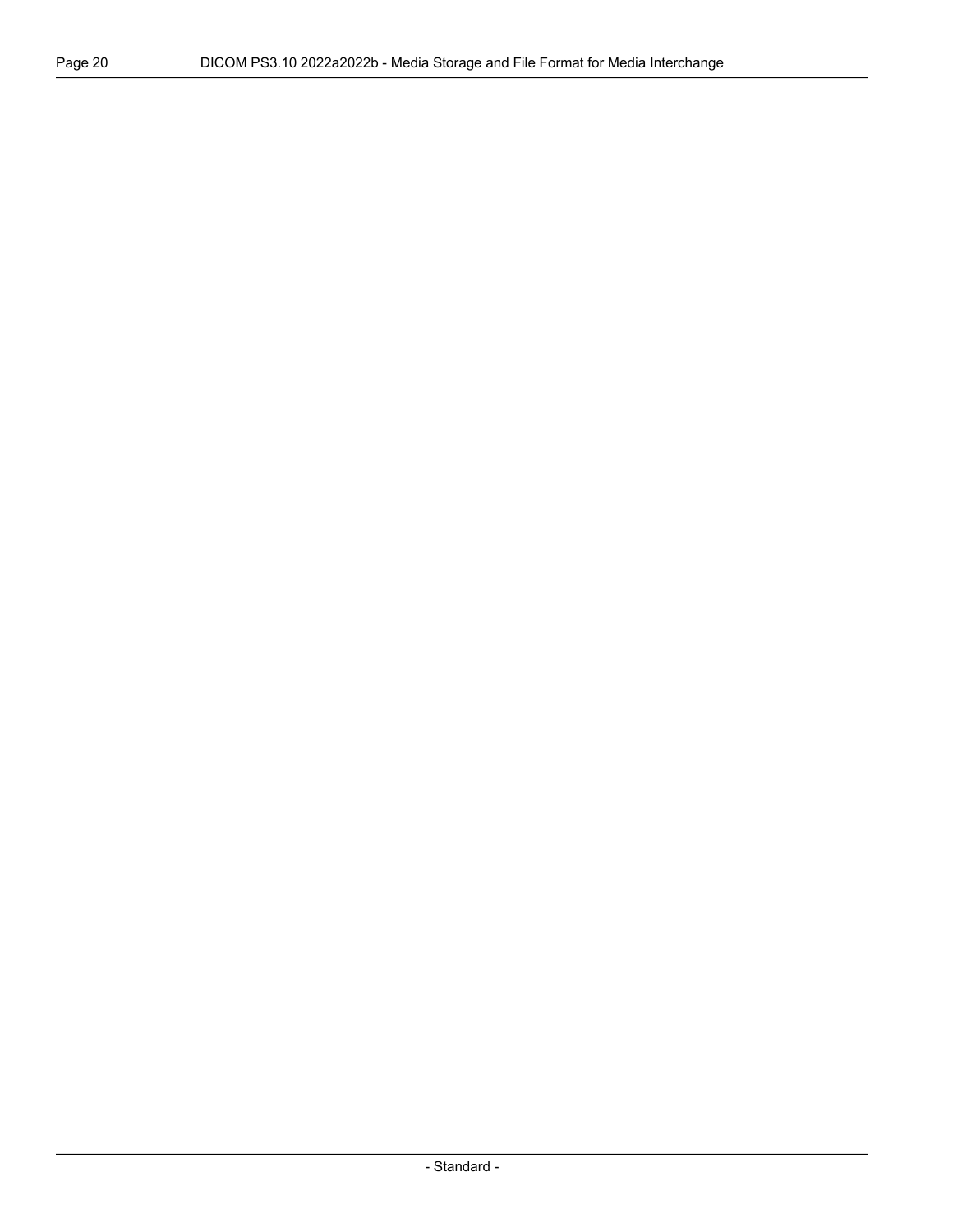# <span id="page-20-0"></span>**4 Symbols and Abbreviations**

The following symbols and abbreviations are used in this Part of the Standard.

| ACC               | American College of Cardiology                                                   |
|-------------------|----------------------------------------------------------------------------------|
| <b>ACR</b>        | American College of Radiology                                                    |
| <b>ASCII</b>      | American Standard Code for Information Interchange                               |
| AЕ                | <b>Application Entity</b>                                                        |
| ANSI              | American National Standards Institute                                            |
| <b>CEN/TC/251</b> | Comite Europeen de Normalisation - Technical Committee 251 - Medical Informatics |
| <b>DICOM</b>      | Digital Imaging and Communications in Medicine                                   |
| <b>FSC</b>        | <b>File-set Creator</b>                                                          |
| <b>FSR</b>        | File-set Reader                                                                  |
| <b>FSU</b>        | File-set Updater                                                                 |
| HL7               | Health Level 7                                                                   |
| <b>HTML</b>       | Hypertext Transfer Markup Language                                               |
| <b>IEEE</b>       | Institute of Electrical and Electronics Engineers                                |
| <b>ISO</b>        | International Standards Organization                                             |
| ID                | <b>Identifier</b>                                                                |
| <b>IOD</b>        | Information Object Definition                                                    |
| <b>JIRA</b>       | Japan Medical Imaging and Radiological Systems Industries Association            |
| MIME              | Multipurpose Internet Mail Extensions                                            |
| <b>NEMA</b>       | National Electrical Manufacturers Association                                    |
| OSI               | Open Systems Interconnection                                                     |
| <b>SOP</b>        | Service-Object Pair                                                              |
| <b>TCP/IP</b>     | <b>Transmission Control Protocol/Internet Protocol</b>                           |
| <b>UID</b>        | Unique Identifier                                                                |
| VR                | Value Representation                                                             |
| XML               | Extensible Markup Language                                                       |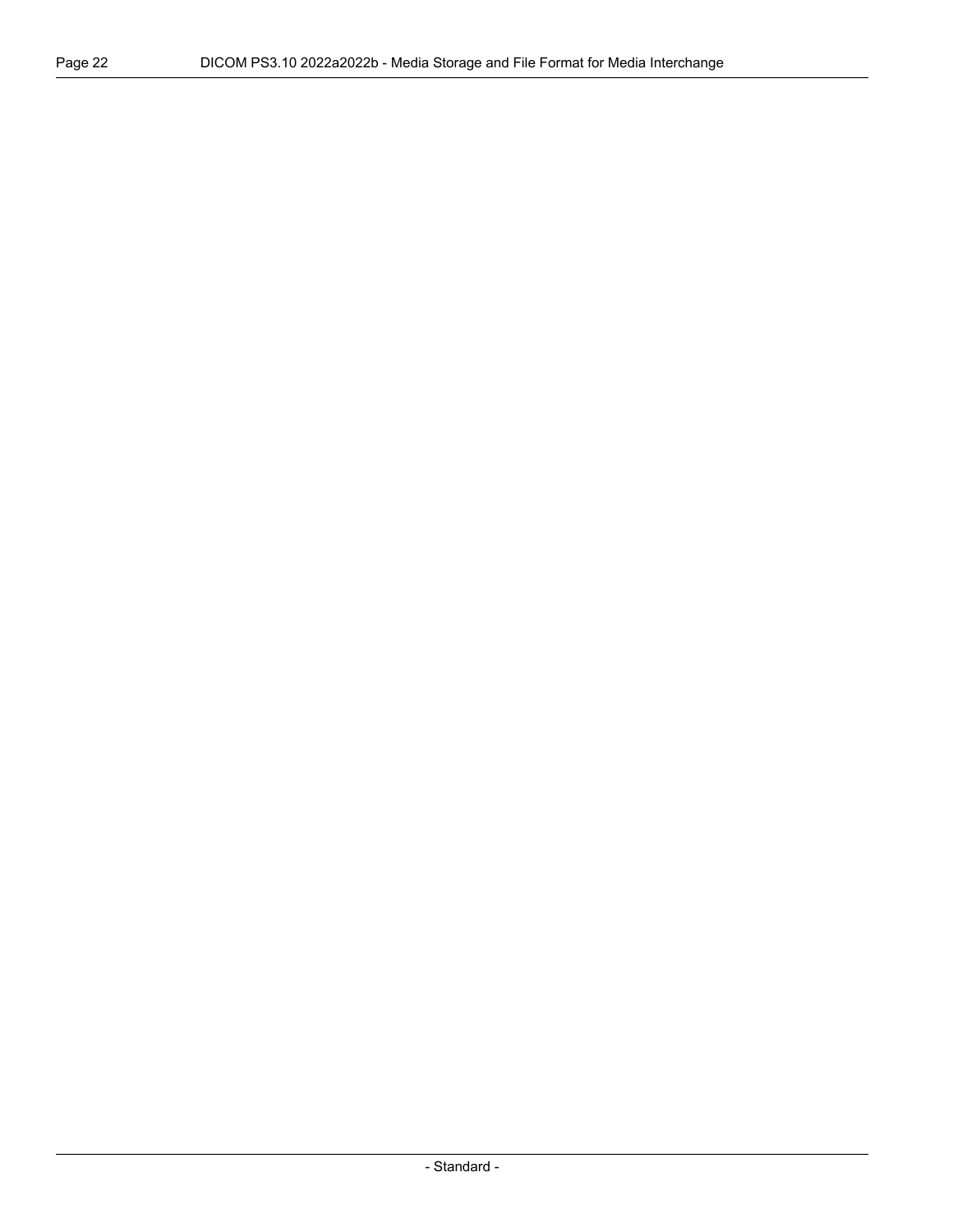# <span id="page-22-0"></span>**5 Conventions**

Words are capitalized in this document to help the reader understand that these words have been previously defined in Section 3 of this document and are to be interpreted with that meaning.

A Tag is represented as (gggg,eeee), where gggg equates to the Group Number and eeee equates to the Element Number within that Group. Tags are represented in hexadecimal notation as specified in [PS3.5.](part05.pdf#PS3.5)

Attributes of File Meta Information are assigned a Type that indicates if a specific Attribute is required depending on the Media Storage Services. The following Type designations are derived from the [PS3.5](part05.pdf#PS3.5) designations but take into account the Media Storage environment:

- Type 1: Such Attributes shall be present with an explicit Value in files created by File-set Creators and File-set Updaters. They shall be supported by File-set Readers and File-set Updaters;
- Type 1C: Such Attributes shall be present with an explicit Value in Files created by File-set Creators and File-set Updaters if the specified condition is met. They shall be supported by File-set Readers and File-set Updaters;
- Type 2: Such Attributes shall be present with an explicit Value or with a zero-length Value if unknown, in Files created by File-set Creators and File-set Updaters. They shall be supported by File-set Readers and File-set Updaters;
- Type 2C: Such Attributes shall be present with an explicit Value or with a zero-length if unknown, in Files created by File-set Creators and File-set Updaters if the specified condition is met. They shall be supported by File-set Readers and File-set Updaters;
- Type 3: Such Attributes may be present with an explicit Value or a zero-length Value in Files created by File-set Creators and File set Updaters. They may be supported or ignored by File-set Readers and File-set Updaters.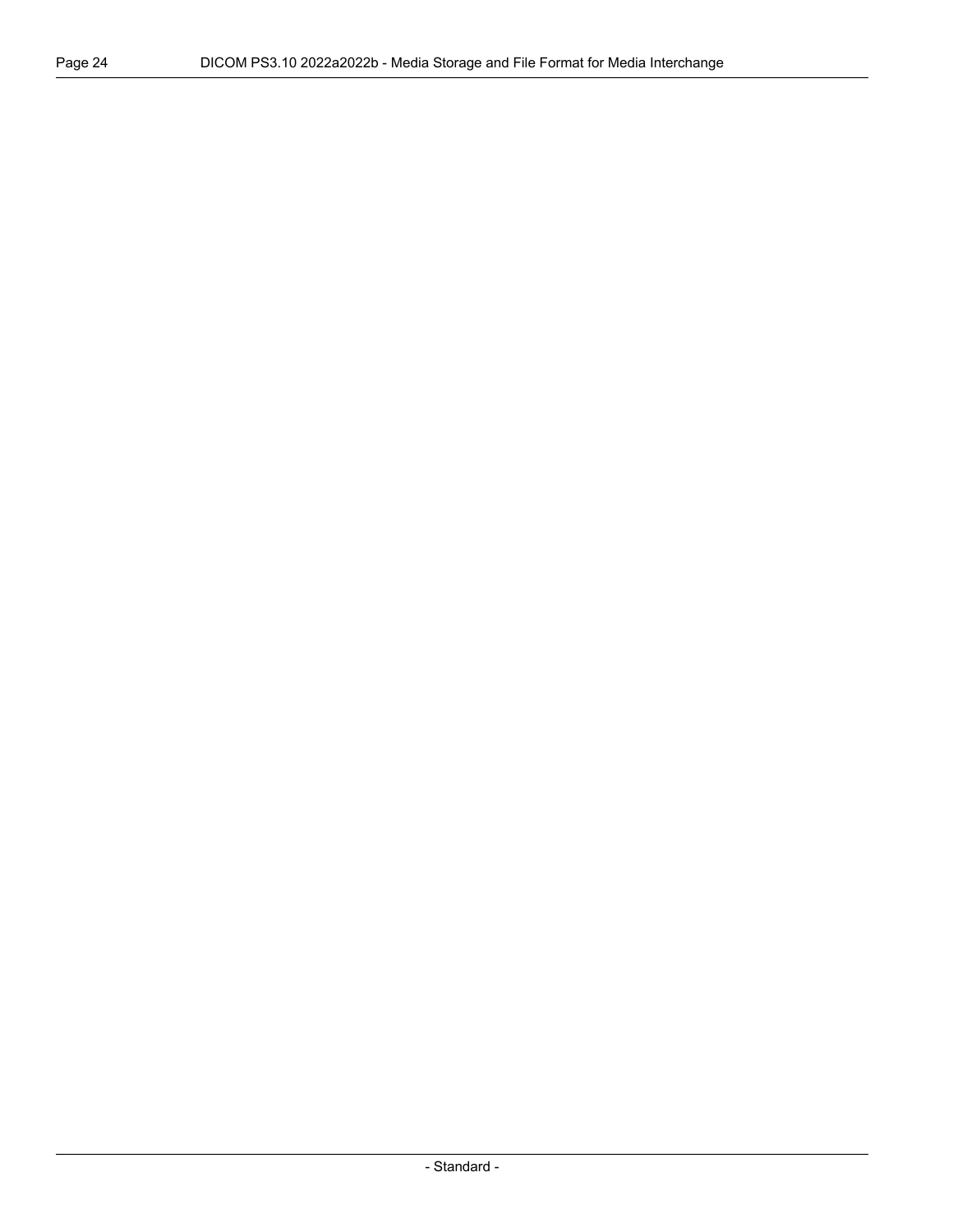# <span id="page-24-0"></span>**6 DICOM Models for Media Storage**

This section defines the DICOM Media Storage Model used by DICOM Application Entities for the purpose of communication through the interchange of removable storage media. Specifically, this Section provides a model to clarify a number of concepts for digital imaging and communications and introduces key terms used throughout the DICOM Standard. This model has been used to partition the DICOM Standard into separate parts related to storage media interchange.

# <span id="page-24-1"></span>**6.1 General DICOM Communication Model**

[Figure](part01.pdf#figure_5-1) 5-1 in PS3.1 presents the general communication model of the DICOM Standard, which spans both network (on-line) and media interchange (off-line) communication. Application Entities may utilize any of the following transport mechanisms:

- the DICOM Message Service and Upper Layer Service, which provides independence from specific physical networking commu nication support and protocols such as TCP/IP,
- the DICOM Web Service API and HTTP Service, which allows use of common hypertext and associated protocols for transport of DICOM services,
- the Basic DICOM File Service, which provides access to Storage Media independently from specific physical media storage formats and file structures, or
- <span id="page-24-2"></span>• DICOM Real-Time Communication, which provides real-time transport of DICOM metadata based on SMPTE and RTP.

PS3.10 describes the Basic DICOM File Service, as depicted in [Figure](#page-24-2) 6.1-1.

|                                 | <b>Medical Images</b><br>and related information |                                                                                                                           |
|---------------------------------|--------------------------------------------------|---------------------------------------------------------------------------------------------------------------------------|
| <b>DICOM Application Entity</b> |                                                  |                                                                                                                           |
|                                 | <b>Service Class Specifications</b>              |                                                                                                                           |
|                                 | Information Objects Definitions                  |                                                                                                                           |
|                                 | Dataset Structure and Encoding - Data Dictionary |                                                                                                                           |
|                                 |                                                  |                                                                                                                           |
|                                 |                                                  | Media Interchange                                                                                                         |
|                                 |                                                  | <b>BOUNDARY:</b><br><b>DICOM Basic File Service</b>                                                                       |
|                                 |                                                  | Security Layer<br>(Optional)                                                                                              |
|                                 |                                                  | Physical Medium and Medium Format<br>MEDIUM A<br><b>MEDIUM B</b><br>MEDIUM n<br>$\bullet$<br>$\bullet$<br>FILE><br>品<br>æ |
|                                 |                                                  | $\frac{c}{c}$ FIELD><br>Media Storage Interchange<br>Off-Line Communication                                               |

**Figure 6.1-1. DICOM Communication Model for Media Interchange**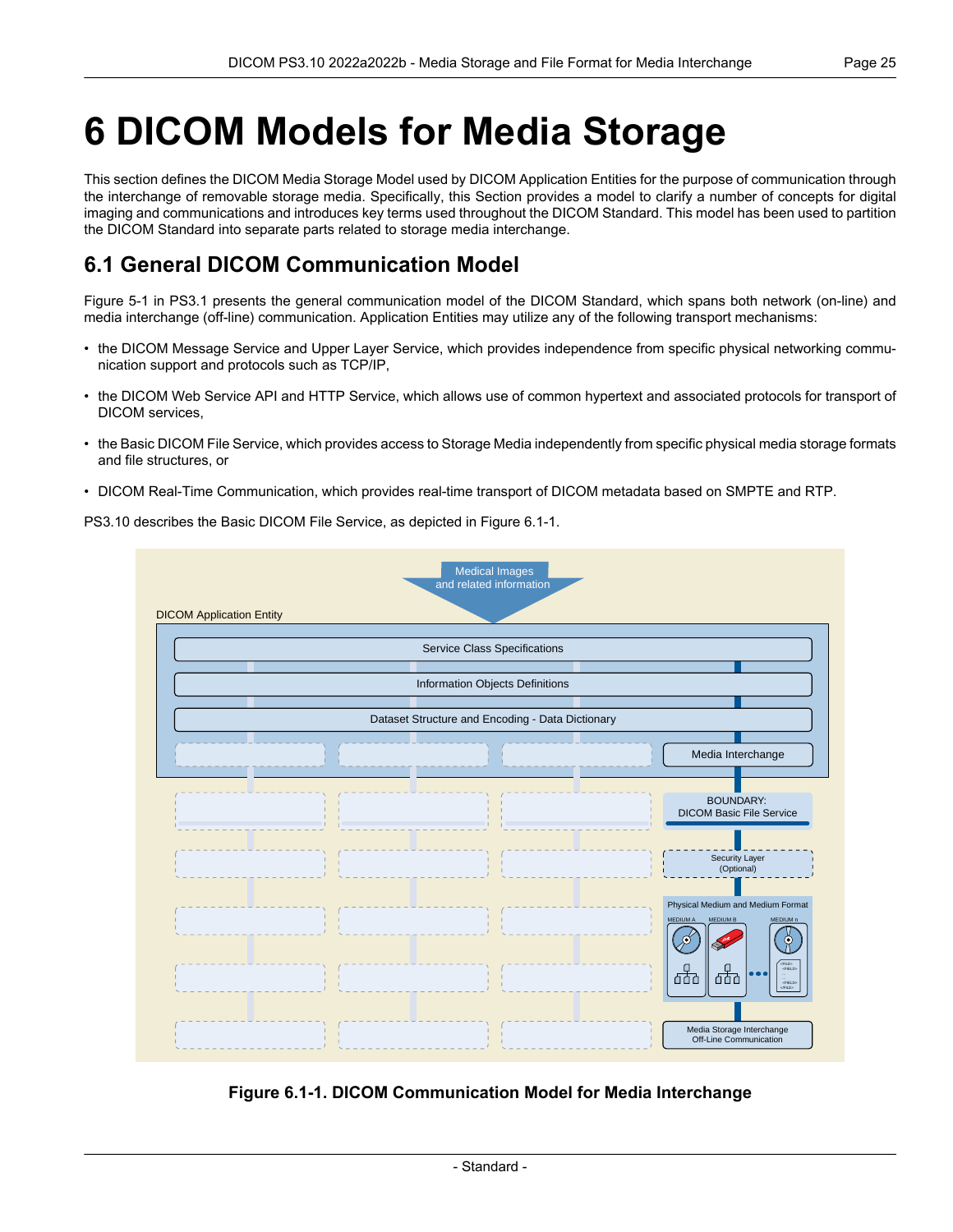### <span id="page-25-0"></span>**6.2 The DICOM Media Storage Model**

The DICOM Media Storage Model is presented by [Figure](#page-25-2) 6.2-1 and expands on the General DICOM Communication Model introduced earlier in [Section](#page-24-1) 6.1.

The DICOM Media Storage Model focuses on the aspects directly related to data interchange through removable storage media. It pertains to the data structures and associated rules used at different layers to achieve interoperability through media interchange. The Services identified in this Model are simple boundaries between functional layers.

#### Note

<span id="page-25-2"></span>It is not within the scope of this Standard to specify Application Programming Interfaces at these boundaries.

| <b>BOUNDARY: Application Services</b><br>Relies on DICOM info; Objects and Media Storage Service Classes | Abstract services providing access to the data structures of the underlying layer;                                                                                  |
|----------------------------------------------------------------------------------------------------------|---------------------------------------------------------------------------------------------------------------------------------------------------------------------|
| <b>DICOM Data Format Layer</b>                                                                           | <b>DICOM File Format</b><br><b>Basic Directory</b><br>Service / Object Pairs;<br>Application-specific<br><b>Information Objects</b><br>(e.g. Images, Results, etc.) |
| <b>BOUNDARY: DICOM File Services</b>                                                                     |                                                                                                                                                                     |
| Ensures media format and physical media independence                                                     | Abstract services providing access to the data structures of the underlying layer;                                                                                  |
| Media Format Layer<br>Data structures of a file system,<br>may be physical media-specific                | <b>MEDIUM A</b><br><b>MEDIUM B</b><br><b>MEDIUM N</b>                                                                                                               |
| <b>BOUNDARY: Physical Media Access Services</b><br>Physical Storage Media Specific                       | Abstract services providing access to the data structures of the underlying layer;                                                                                  |

**Figure 6.2-1. DICOM Media Storage Model**

<span id="page-25-1"></span>The DICOM Media Storage Model includes three layers, which are described in the following sections.

#### **6.2.1 Physical Media Layer**

Physical media characteristics are defined at the Physical Media Layer. Such characteristics include the physical media form factor, dimension, mechanical characteristics and recording properties. This Layer also defines the organization and grouping of the recorded bits.

Note

1. An example of a Physical Media Layer in the personal computer environment is the 3 1/2 inch floppy disk, double sided, high density.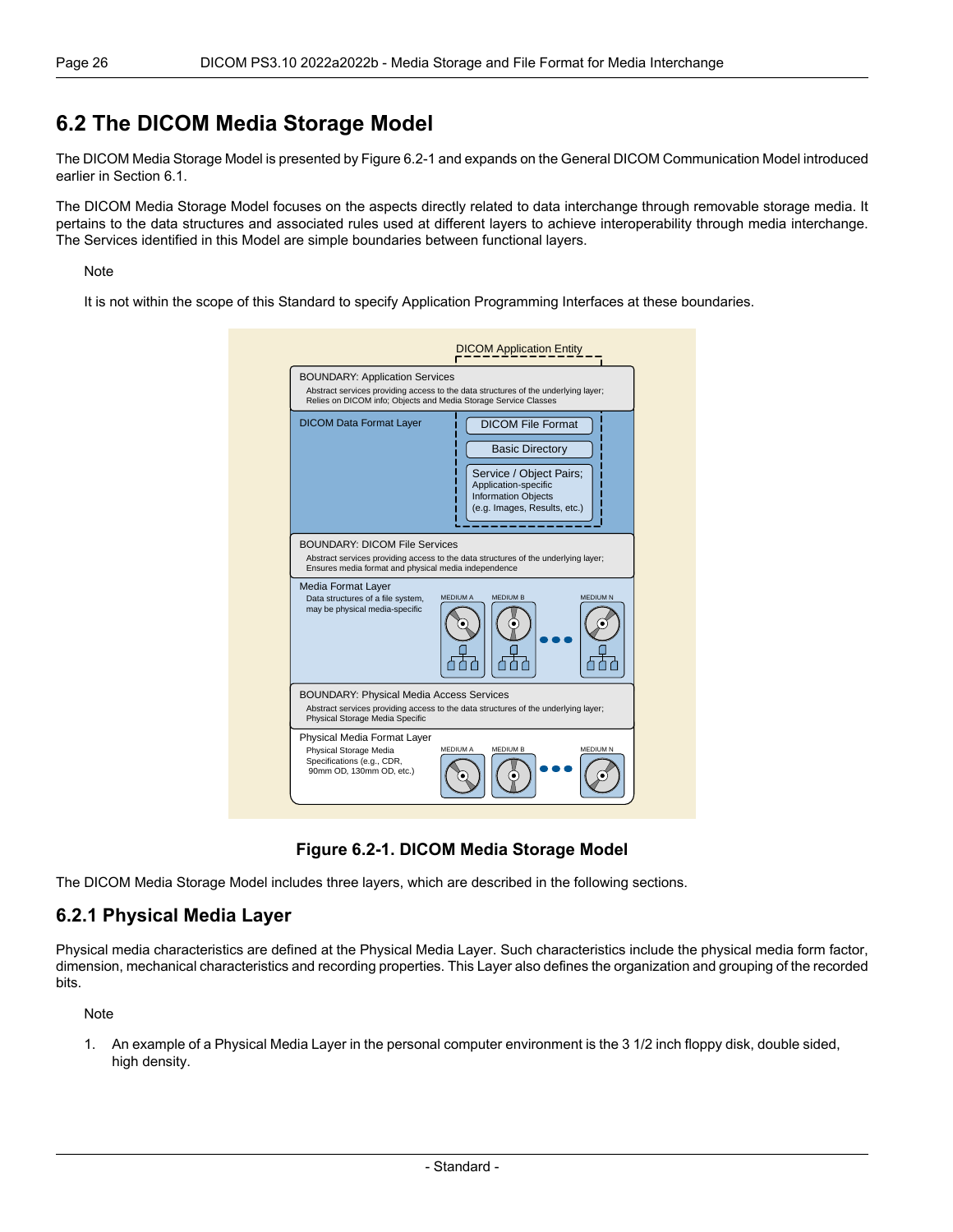2. The specification of one or more specific Physical Media for a given application is beyond the scope of this Part of the DICOM Standard. [PS3.12](part12.pdf#PS3.12) and its annexes specify several Physical Media choices. [PS3.11](part11.pdf#PS3.11) defines a number of Applic ation Profiles that select specific Physical Media depending on the requirements of specific medical imaging applications.

#### <span id="page-26-0"></span>**6.2.2 Media Format Layer**

At the Media Format Layer, Physical Media bit streams are organized into specific structures. Data file structures and associated directory structures are defined to allow efficient access and management of the physical media space.

Note

This layer is often specific to a given operating system environment. An example of such a Media Format Layer definition associated with the 3 1/2 inch floppy disk are the data structures used by the operating systems of various personal computer file systems. [PS3.12](part12.pdf#PS3.12) and its annexes specify several Media Format choices.

<span id="page-26-1"></span>Media Formats supported by the DICOM Standard are selected to support the minimum requirements specified by the DICOM File Service as specified in Section 8 of this Part. Constraining access to the File content through such a DICOM File Service ensures that the DICOM Data Format Layer is independent from Media Format and Physical Media selection.

#### **6.2.3 DICOM Data Format Layer**

The DICOM Data Format Layer includes the following elements of specification:

- a. DICOM Media Storage SOP Classes and associated Information Object Definitions;
- b. The DICOM File Format;
- c. The Secure DICOM File Format;
- d. The DICOM Media Storage Directory SOP Class;
- <span id="page-26-2"></span>e. DICOM Media Storage Application Profiles;
- f. DICOM Security Profiles for Media Storage.

#### **6.2.3.1 DICOM SOP Classes**

DICOM SOP Classes and associated Information Object Definitions (IODs) are used to convey specific medical imaging information at the Data Format Layer. Examples of such IODs are modality images, patient information, results, etc.

The use of DICOM IODs in conjunction with Media Storage Services forms a number of Media Storage Service Object Pair Classes or SOP Classes. Media Storage Services (e.g., read, write, delete, etc.) shall be performed through the DICOM File Service. The content of the resulting DICOM Files shall be formatted according to the DICOM File Format as specified below.

<span id="page-26-3"></span>[PS3.4](part04.pdf#PS3.4) defines a number of SOP Classes that may be used for Media Storage in [Annex](part04.pdf#chapter_I) I. These SOP Classes are based on DICOM Standard IODs that may be found in [PS3.3](part03.pdf#PS3.3).

The structure and encoding of a Data Set representing the data associated with a SOP Class shall follow [PS3.5.](part05.pdf#PS3.5) The specification of Transfer Syntaxes that may be used to encode such a Data Set, is also defined in [PS3.5.](part05.pdf#PS3.5)

#### **6.2.3.2 Concept of the DICOM File Format**

The encapsulation of a DICOM Data Set in a File shall follow the specifications of Section 7 of this Part. These encapsulation rules define a DICOM File Format able to contain in a File any DICOM Data Set. Files are identified by File IDs. No semantics shall be inferred from these File IDs, nor from their structure.

Note

A medical imaging application acting as a creator of a DICOM File may use semantic information to generate a File ID, but readers of DICOM files should not rely on apparent semantic content of a File ID.

Data Set encapsulation shall be based on the DICOM File Service as specified in Section 8 of this Part.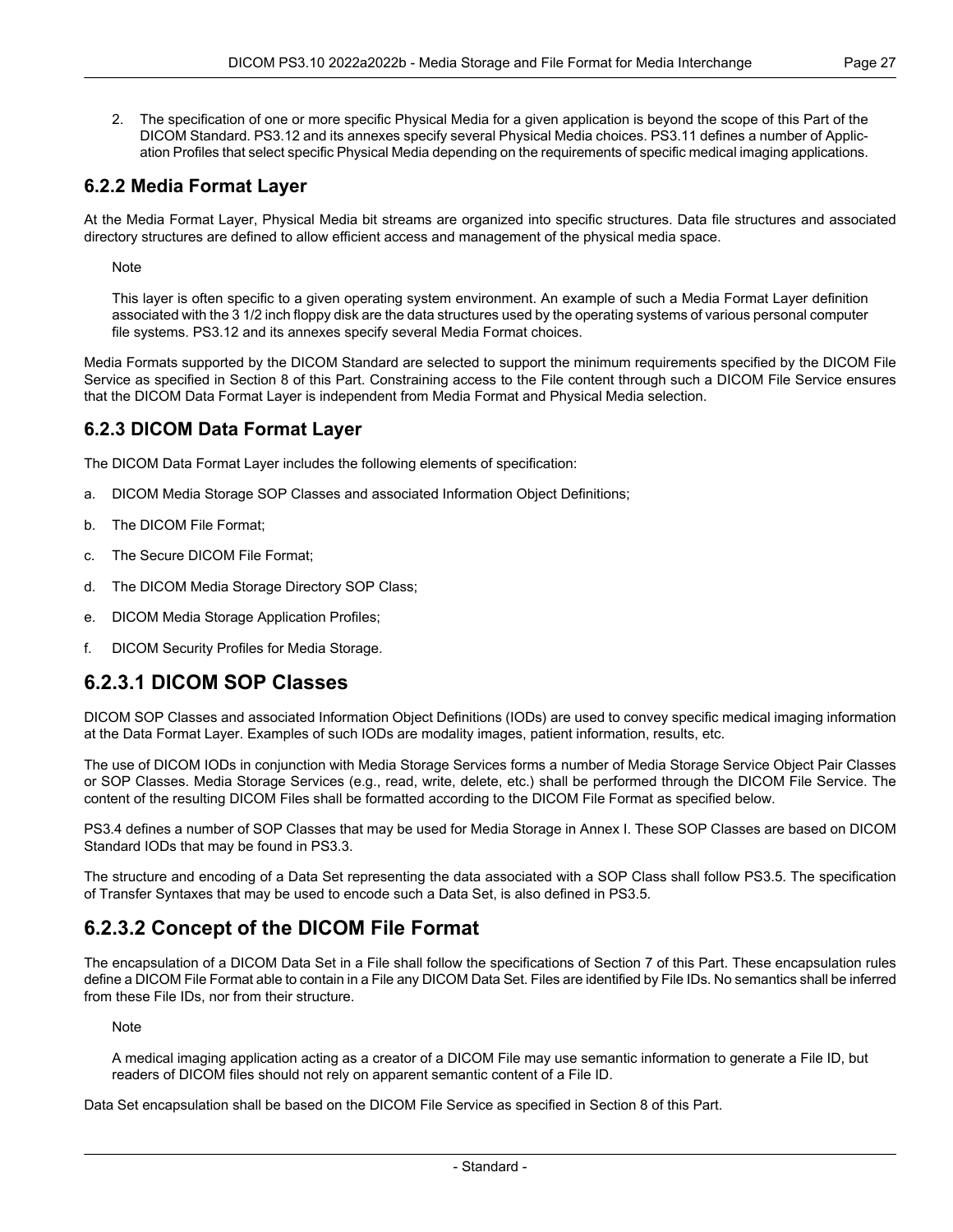#### Note

It is acceptable that a specific Media Format offers more file services than those specified in the DICOM File Service. Such services may be local or internal to an implementation. Their usage is beyond the scope of the DICOM Standard. However, in cases where such services are reflected in the file structures of the Media format Layer or in the Data Set encoding of an Information Object, the extension of such services in a manner that jeopardizes interoperability should not be done (e.g., File IDs longer than those specified in the DICOM File Service).

<span id="page-27-0"></span>The encapsulation of a DICOM File in a Secure DICOM File shall follow the specifications of [Section](#page-34-0) 7.4 of this Part. These encapsu lation rules define a mechanism for creating a Secure DICOM File by encapsulating an unprotected DICOM File as payload within a secure envelope.

### **6.2.3.3 DICOM Medical Information Directory**

<span id="page-27-1"></span>In addition to the DICOM Image and Image related SOP Classes (e.g., results, patients) other SOP Classes tailored for media storage may be used to provide references (or directories) based on medical information, thus facilitating access to the clinical imaging inform ation. Such a SOP Class is the Media Storage Directory SOP Class as defined in [PS3.4](part04.pdf#PS3.4). Instances of this SOP Class are conveyed in the File with a File ID of DICOMDIR.

#### **6.2.4 DICOM Media Storage Application Profiles**

A Media Storage Application Profile defines a selection of choices at the various layers of the DICOM Media Storage Model that are applicable to a specific need or context in which the media interchange is intended to be performed. Such choices are formally specified as a Media Storage Application Profile in order to ensure interoperability between implementations conforming to the same Media Storage Application Profile. It facilitates conformance statements that allow users to assess interoperability of different implementations.

Media Storage Application Profiles shall include:

- a. The description of the need addressed by the Application Profile (e.g., cardiac, echography, angiography) and its context of ap plication;
- b. The selection, at the Data Format Layer, of a number of specific IODs and associated SOP Classes. For standard DICOM SOP Classes, this shall be done by reference to [PS3.4.](part04.pdf#PS3.4) These SOP Classes, like any other DICOM SOP Classes are assigned a unique registered UID. For each SOP Class it shall be stated if its support is required or optional within the context of this profile;
- c. The selection of a specific Media Format definition. This is done by reference to [PS3.12](part12.pdf#PS3.12) that specify the selected Physical Medium, a specific associated Media Format and the mapping of this Media Format (or file system) services onto the DICOM File Service;
- d. The selection of appropriate Transfer Syntaxes;
- e. The selection of a specific Security Profile. This is done by reference to [PS3.15](part15.pdf#PS3.15) that specifies the cryptographic algorithms to be used to encapsulate the DICOM Files of the DICOM File Set into Secure DICOM Files. If a Media Storage Application Profile selects no Security Profile, then the Application Profile is unsecure and the Secure DICOM File Format shall not be used with that Application Profile;
- <span id="page-27-2"></span>f. Other choices facilitating interoperability such as specific limits (e.g., maximum file sizes, if necessary, support of options, if any).

The complete definition and structure of a Media Storage Application Profiles is specified by [PS3.11](part11.pdf#PS3.11). A number of Standard Application Profiles corresponding to different needs are included in [PS3.11](part11.pdf#PS3.11).

#### **6.2.5 Media Storage and The DICOM Standard Structure**

[Figure](#page-28-0) 6.2-2 provides an overview of the relationship between the functional areas identified by the DICOM Media Storage Model in troduced in [Section](#page-25-0) 6.2 and the various Parts of the DICOM Standard related to Media Storage. A number of Parts of the DICOM Standard are common between Network Communication and Media Interchange.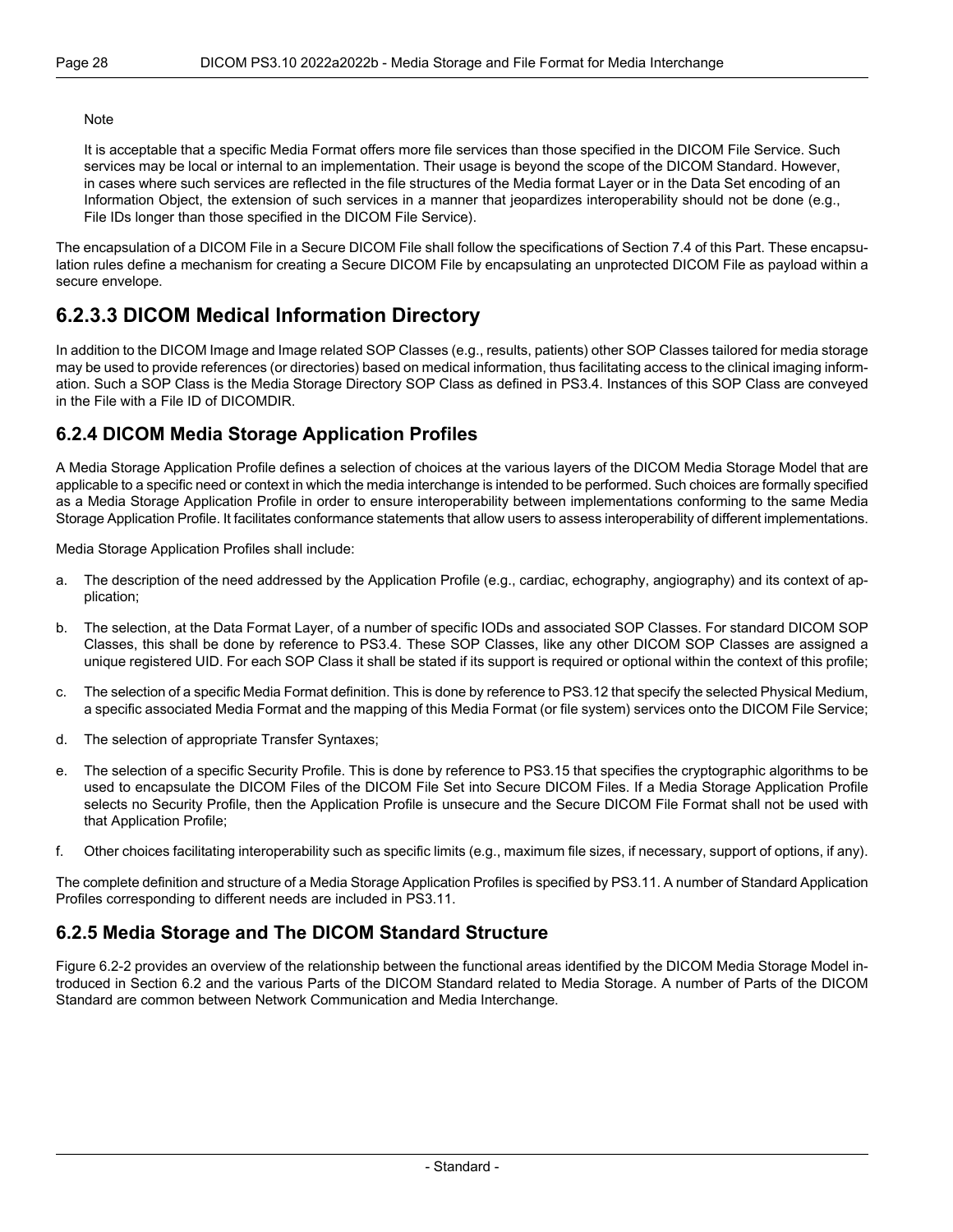<span id="page-28-0"></span>

| Parts of DICOM Standard                                                  | General | <b>Network</b><br>Communication | Media Storage<br>Interchange |
|--------------------------------------------------------------------------|---------|---------------------------------|------------------------------|
| PS3.1 Introduction and Overview                                          |         |                                 |                              |
| PS3.2 Conformance                                                        |         |                                 |                              |
| PS3.3 Information Object Definitions                                     |         |                                 |                              |
| PS3.4 Service Class Specifications                                       |         |                                 |                              |
| PS3.5 Data Structure and Semantics                                       |         |                                 |                              |
| PS3.6 Data Dictionary                                                    |         |                                 |                              |
| PS3.7 Message Exchange                                                   |         |                                 |                              |
| PS3.8 Network Communication<br>Support for Message Exchange              |         |                                 |                              |
| PS3.10 Media Storage and File<br>Format for Media Interchange            |         |                                 |                              |
| PS3.11 Media Storage Application<br><b>Profiles</b>                      |         |                                 |                              |
| PS3.12 Storage Functions and Media -<br>Formats for Data Interchange     |         |                                 |                              |
| PS3.14 Grayscale Standard Display<br>Format                              |         |                                 |                              |
| PS3.15 Security and System<br><b>Management Profiles</b>                 |         |                                 |                              |
| PS3.16 Content Mapping Resource                                          |         |                                 |                              |
| PS3.17 Explanatory Information                                           |         |                                 |                              |
| PS3.18 Web Services                                                      |         |                                 |                              |
| PS3.19 Application Hosting                                               |         |                                 |                              |
| PS3.20 Imaging Reports using HL7<br>Clinical Document Architecture       |         |                                 |                              |
| PS3.21 Transformations between<br><b>DICOM</b> and other Representations |         |                                 |                              |
| PS3.22 Real-Time Communications<br>(DICOM RTV)                           |         |                                 |                              |

**Figure 6.2-2. Media Storage and DICOM Parts**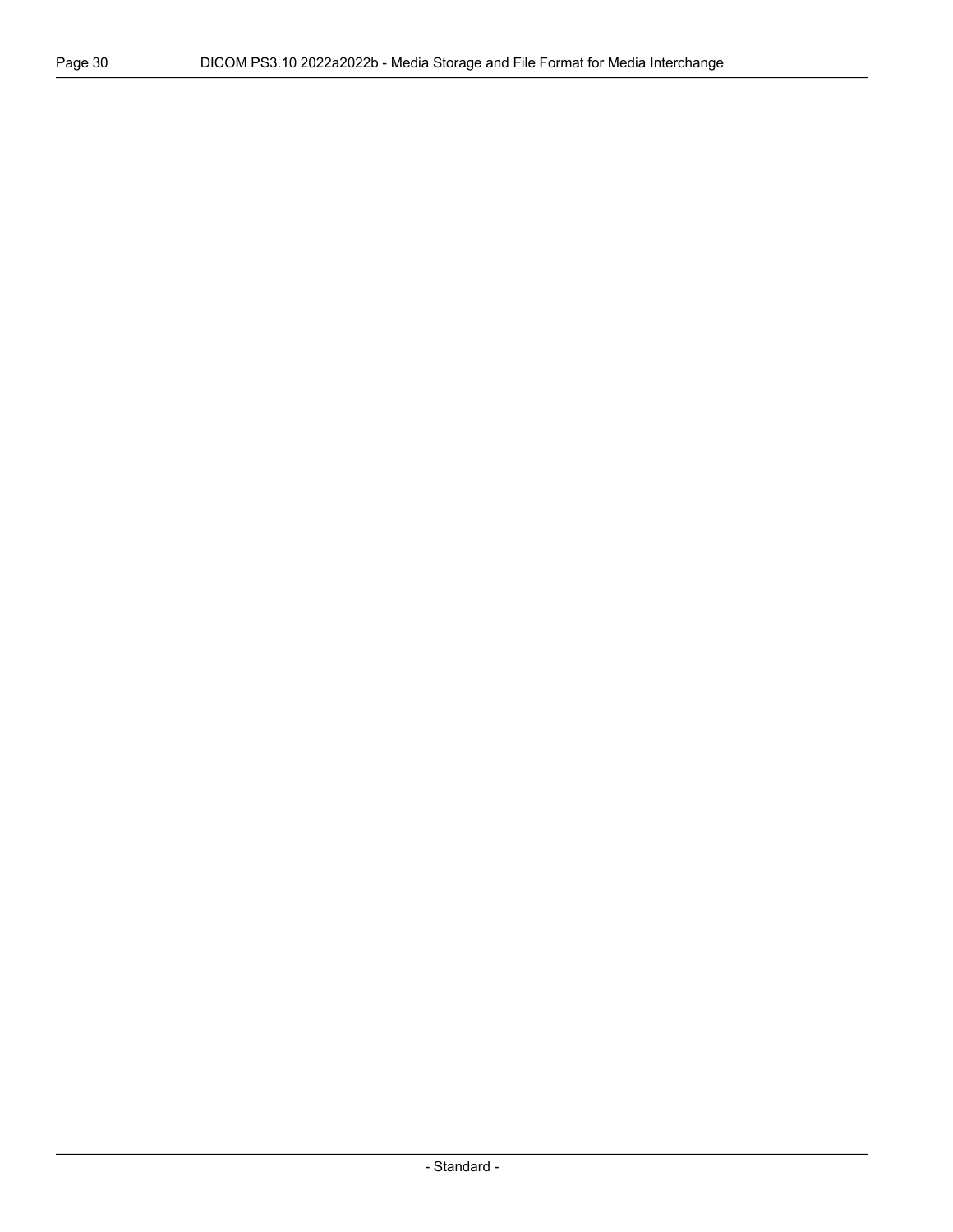# <span id="page-30-0"></span>**7 DICOM File Format**

<span id="page-30-2"></span>The DICOM File Format provides a means to encapsulate in a file the Data Set representing a SOP Instance related to a DICOM IOD. As shown in [Figure](#page-30-2) 7-1, the byte stream of the Data Set is placed into the file after the DICOM File Meta Information. Each file contains a single SOP Instance.





# <span id="page-30-1"></span>**7.1 DICOM File Meta Information**

The File Meta Information includes identifying information on the encapsulated Data Set. This header consists of a 128 byte File Preamble, followed by a 4 byte DICOM prefix, followed by the File Meta Elements shown in [Table](#page-31-0) 7.1-1. This header shall be present in every DICOM file.

The File Preamble is available for use as defined by Application Profiles or specific implementations. This Part of the DICOM Standard does not require any structure for this fixed size Preamble. It is not required to be structured as a DICOM Data Element with a Tag and a Length. It is intended to facilitate access to the images and other data in the DICOM file by providing compatibility with a number of commonly used computer image file formats. Whether or not the File Preamble contains information, the DICOM File content shall conform to the requirements of this Part and the Data Set shall conform to the SOP Class specified in the File Meta Information.

#### **Note**

- 1. If the File Preamble is not used by an Application Profile or a specific implementation, all 128 bytes shall be set to 00H. This is intended to facilitate the recognition that the Preamble is used when all 128 bytes are not set as specified above.
- 2. The File Preamble may for example contain information enabling a multi-media application to randomly access images stored in a DICOM Data Set. The same file can be accessed in two ways: by a multi-media application using the preamble and by a DICOM Application that ignores the preamble.

The four byte DICOM Prefix shall contain the character string "DICM" encoded as uppercase characters of the ISO 8859 G0 Character Repertoire. This four byte prefix is not structured as a DICOM Data Element with a Tag and a Length.

The Preamble and Prefix are followed by a set of DICOM Meta Elements with Tags and Lengths as defined in [Table](#page-31-0) 7.1-1.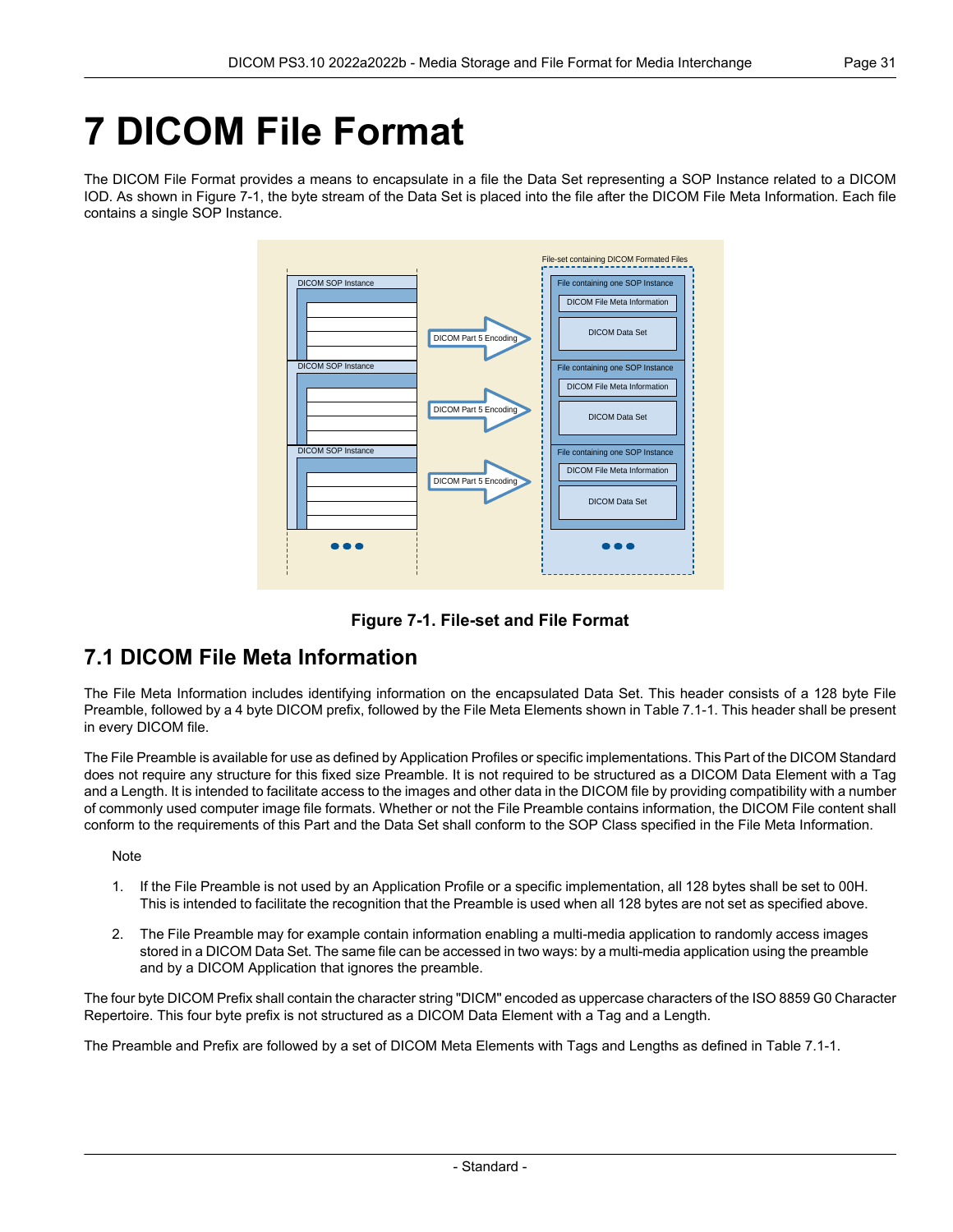<span id="page-31-0"></span>

| <b>Attribute Name</b>                 | Tag                        | <b>Type</b>  | <b>Attribute Description</b>                                                                                                                                                                                                                                                                             |
|---------------------------------------|----------------------------|--------------|----------------------------------------------------------------------------------------------------------------------------------------------------------------------------------------------------------------------------------------------------------------------------------------------------------|
| File Preamble                         | No Tag or Length<br>Fields | 1            | A fixed 128 byte field available for Application Profile or implementation<br>specified use. If not used by an Application Profile or a specific implementation<br>all bytes shall be set to 00H.                                                                                                        |
|                                       |                            |              | File-set Readers or Updaters shall not rely on the content of this Preamble to<br>determine that this File is or is not a DICOM File.                                                                                                                                                                    |
| <b>DICOM Prefix</b>                   | No Tag or Length<br>Fields | $\mathbf{1}$ | Four bytes containing the character string "DICM". This Prefix is intended to<br>be used to recognize that this File is or is not a DICOM File.                                                                                                                                                          |
| File Meta Information<br>Group Length | (0002, 0000)               | $\mathbf{1}$ | Number of bytes following this File Meta Element (end of the Value field) up<br>to and including the last File Meta Element of the Group 2 File Meta Information                                                                                                                                         |
| File Meta Information<br>Version      | (0002,0001)                | $\mathbf{1}$ | This is a two byte field where each bit identifies a version of this File Meta<br>Information header. In version 1 the first byte value is 00H and the second<br>value byte value is 01H.                                                                                                                |
|                                       |                            |              | Implementations reading Files with Meta Information where this attribute has<br>bit 0 (Isb) of the second byte set to 1 may interpret the File Meta Information<br>as specified in this version of PS3.10. All other bits shall not be checked.                                                          |
|                                       |                            |              | Note                                                                                                                                                                                                                                                                                                     |
|                                       |                            |              | A bit field where each bit identifies a version, allows explicit indication<br>of the support of multiple previous versions. Future versions of the<br>File Meta Information that can be read by version 1 readers will have<br>bit 0 of the second byte set to 1                                        |
| Media Storage SOP Class<br>UID        | (0002, 0002)               | $\mathbf{1}$ | Uniquely identifies the SOP Class associated with the Data Set. SOP Class<br>UIDs allowed for media storage are specified in Section I.4 "Media Storage<br>SOP Classes" in PS3.4.                                                                                                                        |
| Media Storage SOP<br>Instance UID     | (0002, 0003)               | 1            | Uniquely identifies the SOP Instance associated with the Data Set placed in<br>the file and following the File Meta Information.                                                                                                                                                                         |
| Transfer Syntax UID                   | (0002, 0010)               | $\mathbf{1}$ | Uniquely identifies the Transfer Syntax used to encode the following Data Set.<br>This Transfer Syntax does not apply to the File Meta Information.                                                                                                                                                      |
|                                       |                            |              | Note                                                                                                                                                                                                                                                                                                     |
|                                       |                            |              | It is recommended to use one of the DICOM Transfer Syntaxes<br>supporting explicit Value Representation encoding to facilitate<br>interpretation of File Meta Element Values. JPIP Referenced Pixel<br>Data Transfer Syntaxes are not used (see PS3.5).                                                  |
| Implementation Class UID              | (0002, 0012)               | 1            | Uniquely identifies the implementation that wrote this file and its content. It<br>provides an unambiguous identification of the type of implementation that last<br>wrote the file in the event of interchange problems. It follows the same policies<br>as defined by PS3.7 (association negotiation). |
| Implementation Version<br>Name        | (0002, 0013)               | 3            | Identifies a version for an Implementation Class UID (0002,0012) using up to<br>16 characters of the ISO 646:1990 (basic G0 set) repertoire. It follows the<br>same policies as defined by PS3.7 (association negotiation).                                                                              |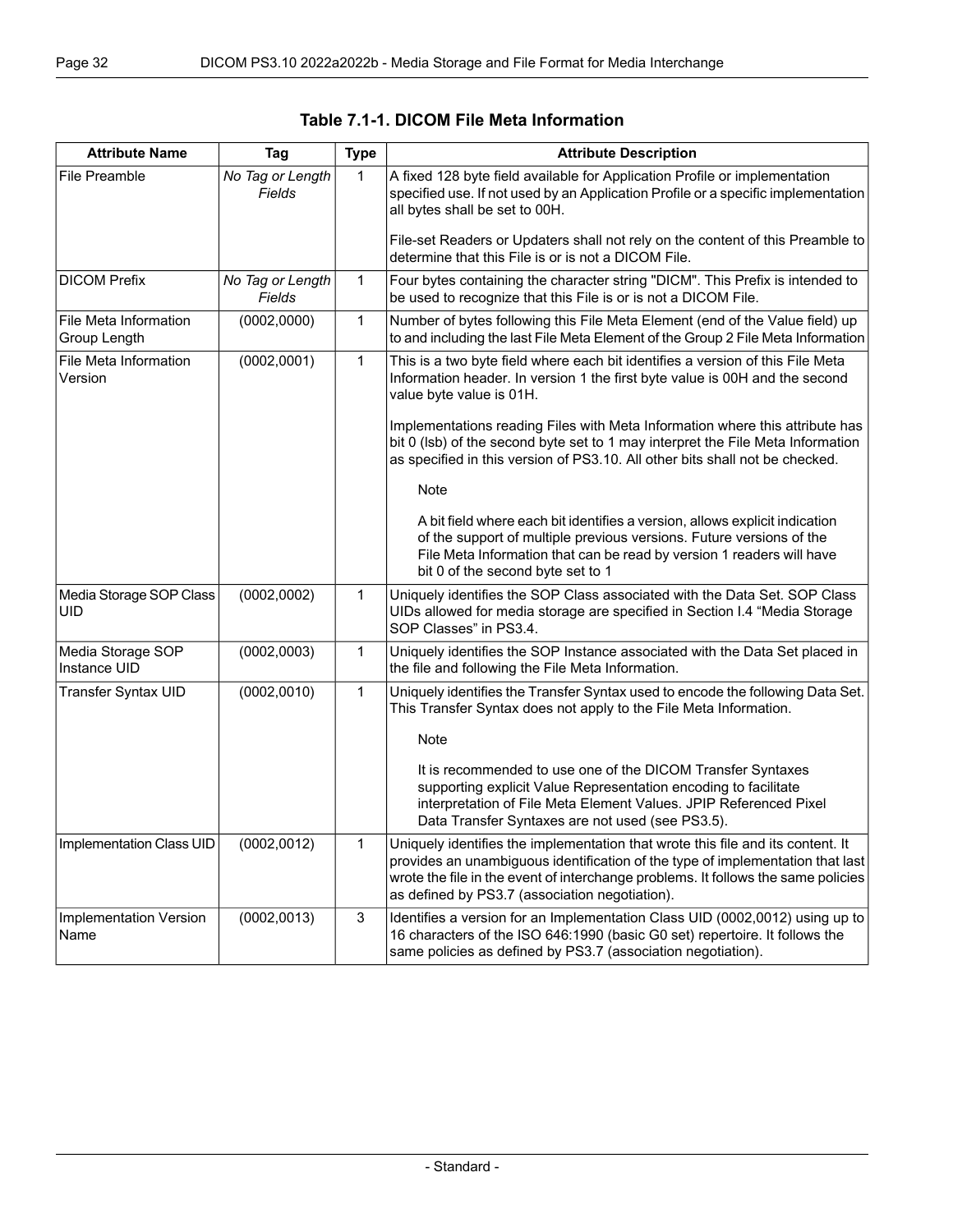| <b>Attribute Name</b>                        | Tag          | <b>Type</b>    | <b>Attribute Description</b>                                                                                                                                                                                                                                                                                                                                          |
|----------------------------------------------|--------------|----------------|-----------------------------------------------------------------------------------------------------------------------------------------------------------------------------------------------------------------------------------------------------------------------------------------------------------------------------------------------------------------------|
| Source Application Entity<br>Title           | (0002, 0016) | 3              | The DICOM Application Entity (AE) Title of the AE that wrote this file's content<br>(or last updated it). If used, it allows the tracing of the source of errors in the<br>event of media interchange problems. The policies associated with AE Titles<br>are the same as those defined in PS3.8.                                                                     |
|                                              |              |                | Note                                                                                                                                                                                                                                                                                                                                                                  |
|                                              |              |                | If the Data Set was created de novo by the application writing the file,<br>its AE Title, if it has one, may be used. If the Data Set was received<br>over the network, there is potential ambiguity as to whether the value<br>is the same as Sending Application Entity Title (0002,0017) or<br>Receiving Application Entity Title (0002,0018) or some other value. |
| <b>Sending Application Entity</b><br>Title   | (0002, 0017) | 3              | The DICOM Application Entity (AE) Title of the AE that sent this file's content<br>over a network.                                                                                                                                                                                                                                                                    |
|                                              |              |                | <b>Note</b>                                                                                                                                                                                                                                                                                                                                                           |
|                                              |              |                | This is the AE that was the sender (source) of the content (the Data<br>Set), in the case of a Data Set sent over the network (i.e., the Calling<br>AET of the SCU for a C-STORE operation). If the Data Set was<br>instead created de novo by the application writing the file, it should<br>not be present.                                                         |
| Receiving Application<br><b>Entity Title</b> | (0002, 0018) | 3              | The DICOM Application Entity (AE) Title of the AE that received this file's<br>content over a network.                                                                                                                                                                                                                                                                |
|                                              |              |                | Note                                                                                                                                                                                                                                                                                                                                                                  |
|                                              |              |                | This is the AE that was the recipient (destination) of the content (the<br>Data Set), in the case of a Data Set received over the network (i.e.,<br>the Called AET of the SCP for a C-STORE operation). If the Data Set<br>was instead created de novo by the application writing the file, it<br>should not be present.                                              |
| Source Presentation<br>Address               | (0002, 0026) | 3              | The DICOM Presentation Address corresponding to the Source Application<br>Entity Title (0002,0016).                                                                                                                                                                                                                                                                   |
|                                              |              |                | See Section 7.1.1.1.                                                                                                                                                                                                                                                                                                                                                  |
| Sending Presentation<br>Address              | (0002, 0027) | 3              | The DICOM Presentation Address corresponding to the Sending Application<br>Entity Title (0002,0017).                                                                                                                                                                                                                                                                  |
|                                              |              |                | See Section 7.1.1.1.                                                                                                                                                                                                                                                                                                                                                  |
| <b>Receiving Presentation</b><br>Address     | (0002, 0028) | 3              | The DICOM Presentation Address corresponding to the Receiving Application<br>Entity Title (0002,0018).                                                                                                                                                                                                                                                                |
| Private Information                          | (0002, 0100) | 3              | See Section 7.1.1.1.<br>The UID of the creator of the private information (0002,0102).                                                                                                                                                                                                                                                                                |
| Creator UID                                  |              |                |                                                                                                                                                                                                                                                                                                                                                                       |
| Private Information                          | (0002, 0102) | 1 <sup>C</sup> | Contains Private Information placed in the File Meta Information. The creator<br>shall be identified in (0002,0100). Required if Private Information Creator UID<br>(0002,0100) is present.                                                                                                                                                                           |

Except for the 128 byte preamble and the 4 byte prefix, the File Meta Information shall be encoded using the Explicit VR Little Endian Transfer Syntax (UID=1.2.840.10008.1.2.1) as defined in DICOM [PS3.5](part05.pdf#PS3.5). Values of each File Meta Element shall be padded when necessary to achieve an even length, as specified in [PS3.5](part05.pdf#PS3.5) by their corresponding Value Representation. The Unknown (UN) Value Representation shall not be used in the File Meta Information. For compatibility with future versions of this Standard, any Tag (0002,xxxx) not defined in [Table](#page-31-0) 7.1-1 shall be ignored.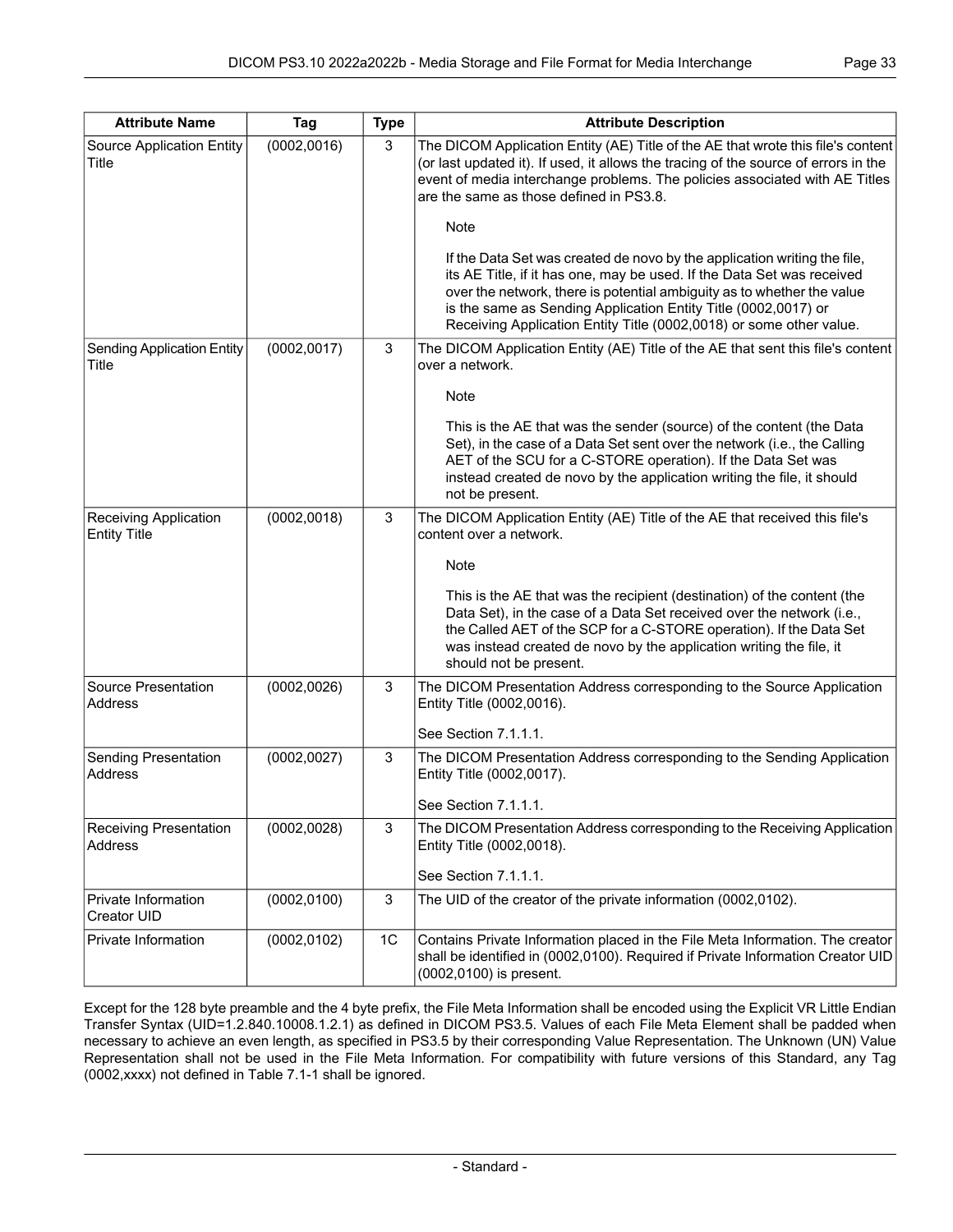Values of all Tags (0002,xxxx) are reserved for use by this Standard and later versions of DICOM. Data Elements with a group of 0002 shall not be used in Data Sets other than within the File Meta Information.

Note

<span id="page-33-0"></span>[PS3.5](part05.pdf#PS3.5) specifies that Elements with Tags (0001,xxxx), (0003,xxxx), (0005,xxxx), and (0007,xxxx) shall not be used.

#### <span id="page-33-1"></span>**7.1.1 DICOM File Meta Information Attributes**

### **7.1.1.1 Presentation Address Attributes**

The encoding of the presentation address depends on the network transport protocol.

For objects exchanged using the [PS3.8](part08.pdf#PS3.8) DICOM Upper Layer Protocol for TCP/IP, the presentation address shall be encoded as a URI consisting of the scheme "dicom" followed by a colon, then either the fully qualified host name or IP address, followed by a colon and then the port number. E.g., "dicom:127.0.0.1:104", "dicom:myhost.mydomain.com:104".

For objects exchanged using the [PS3.18](part18.pdf#PS3.18) Web Services, the presentation address shall be encoded as the absolute URL of the endpoint of the base of the resource or service, sufficient to identify the system. E.g., "http://myhost.mydomain.com:80/wado-rs/". The presentation address is not expected to be the complete address of the resource. The scheme shall be "http", regardless of whether secure transport was actually used or not.

<span id="page-33-2"></span>Note

For security reasons, care should be taken to assure that no access credentials such as usernames, passwords or authen tication token parameters are encoded in the presentation address.

### **7.2 Data Set Encapsulation**

Each File shall contain a single Data Set representing a single SOP Instance related to a single SOP Class (and corresponding IOD).

**Note** 

A file may contain more than a single 2D image frame as specific IODs may be defined to include multiple frames.

The Transfer Syntax used to encode the Data Set shall be the one identified by the Transfer Syntax UID of the DICOM File Meta In formation.

Note

- 1. The Transfer Syntax used to encode the Data Set cannot be changed within the Data Set; i.e., the Transfer Syntax UID Data Element may not occur anywhere within the Data Set, e.g., nested within a Sequence Item.
- 2. A DICOM Data Set does not include its total length. The end of the file indication provided by the DICOM File Service (see [Section](#page-39-0) 8.4) is the only indication of the end of the Data Set.

<span id="page-33-3"></span>The last Data Element of a Data Set may be Data Element (FFFC,FFFC) if padding of a Data Set is desired when a file is written. The Value of this Data Set Trailing Padding Data Element (FFFC,FFFC) has no significance and shall be ignored by all DICOM im plementations reading this Data Set. File-set Readers or Updaters shall be able to process this Data Set Trailing Padding (FFFC,FFFC) either in the Data Set following the Meta Information or in Data Sets nested in a Sequence (see [PS3.5](part05.pdf#PS3.5)).

# **7.3 Support of File Management Information**

The DICOM File Format does not include file management information in order to avoid duplication with functions related to the Media Format Layer. If necessary for a given DICOM Application Profile, the following information should be offered by the Media Format Layer:

- a. File content owner identification;
- b. File access statistics (e.g., date and time of creation);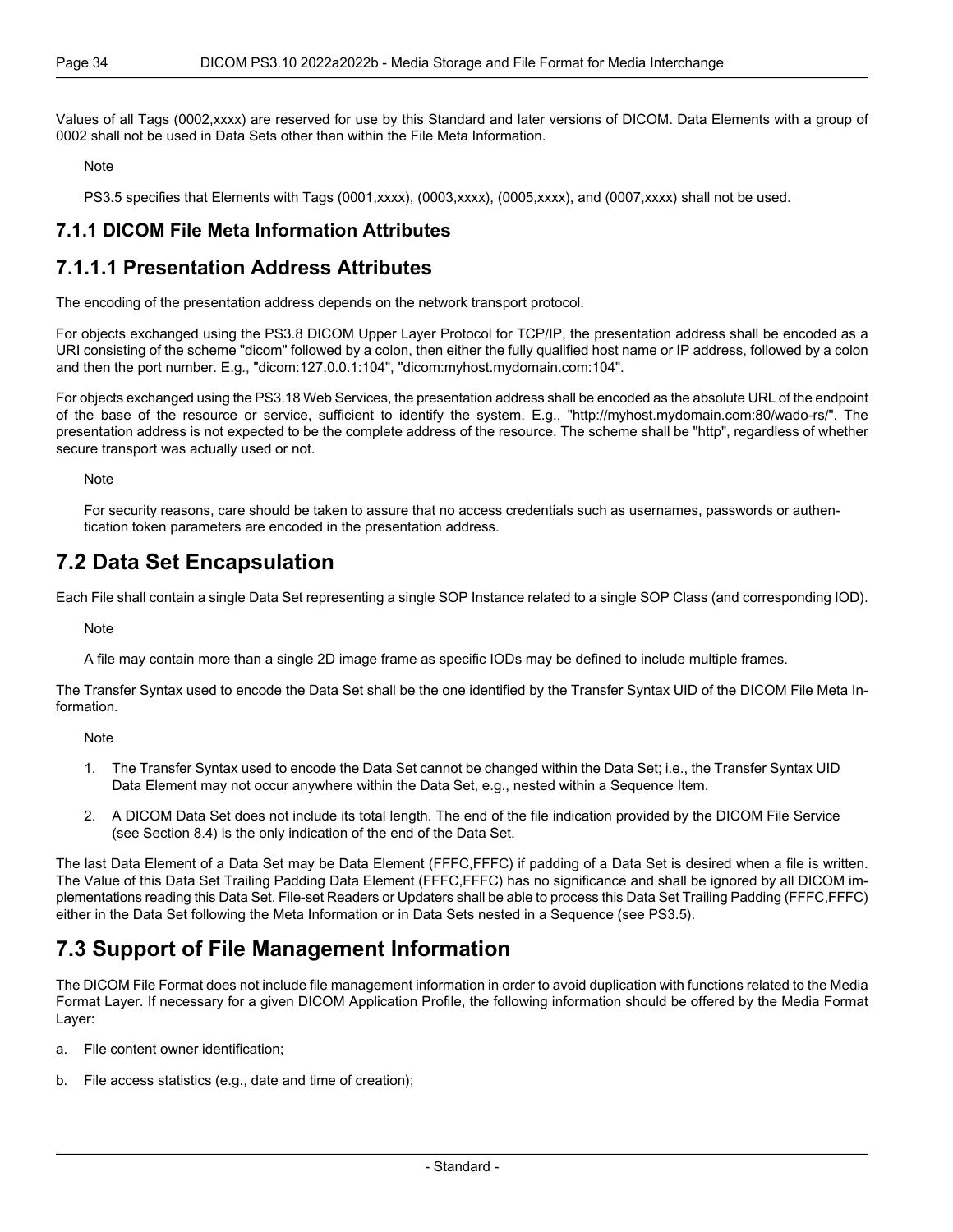- c. Application file access control;
- <span id="page-34-0"></span>d. Physical media access control (e.g., write protect).

### **7.4 Secure DICOM File Format**

A Secure DICOM File shall contain a single DICOM File encapsulated with the Cryptographic Message Syntax as defined in IETF STD 70 [\[RFC5652\]](#page-14-7). Depending on the cryptographic algorithms used for encapsulation, a Secure DICOM File can provide one or more the following security properties:

- Data Confidentiality (by means of encryption)
- Data Origin Authentication (by means of certificates and digital signatures)
- Data Integrity (by means of digital signatures)

<span id="page-34-1"></span>In addition, a Secure DICOM File offers the possibility to communicate encryption keys and certificates to the intended recipients by means of key transport, key agreement or symmetric key-encryption key schemes.

### **7.5 Security Considerations for DICOM File Format**

The DICOM File Format has a potential security vulnerability when the 128-byte File Preamble contains malicious executable content. Such malicious executable content may also refer to other malicious content in the file hidden within Data Elements of the File Meta Information or the Data Set.

Depending upon the use and purpose of a particular application it may be appropriate to:

- Sanitize the preamble, such as by:
	- Verifying that the preamble is:
		- all zeroes, or
		- begins with a valid magic number for recognized dual format content (e.g., TIFF or BigTIFF), or
		- contains other known safe content.
	- Clearing the preamble regardless of its content

**Note** 

This will prevent use by applications that depend on the non-DICOM format, if the dual format capability has been used.

• Testing explicitly for executable preamble contents.

**Note** 

The proper response to the presence of executable content depends upon the purpose of the application, but generally, legitimate executable content will not be found in a DICOM File. A hypothetical example of an exception would be if the file contained its own executable viewer; this is sufficiently unlikely as to be not worth considering.

- Test explicitly for executable content anywhere within the DICOM File.
- Validate that the DICOM values, structures and content comply with the standard encoding rules and the IOD of the specified SOP Class, including Private Data Elements.

**Note** 

Validation that Data Element Values comply with their Value Representation may partially mitigate the risk of hidden ma licious content, but it may be necessary to remove or analyze the contents of opaque binary data in OB or other binary numeric value Data Elements, whether they be Standard or Private Data Elements. The VR of Private Data Elements may not be known. Without an executable preamble, such hidden content may not be directly executable, but may still serve as a repository of malicious code to be activated by some other accompanying exploit.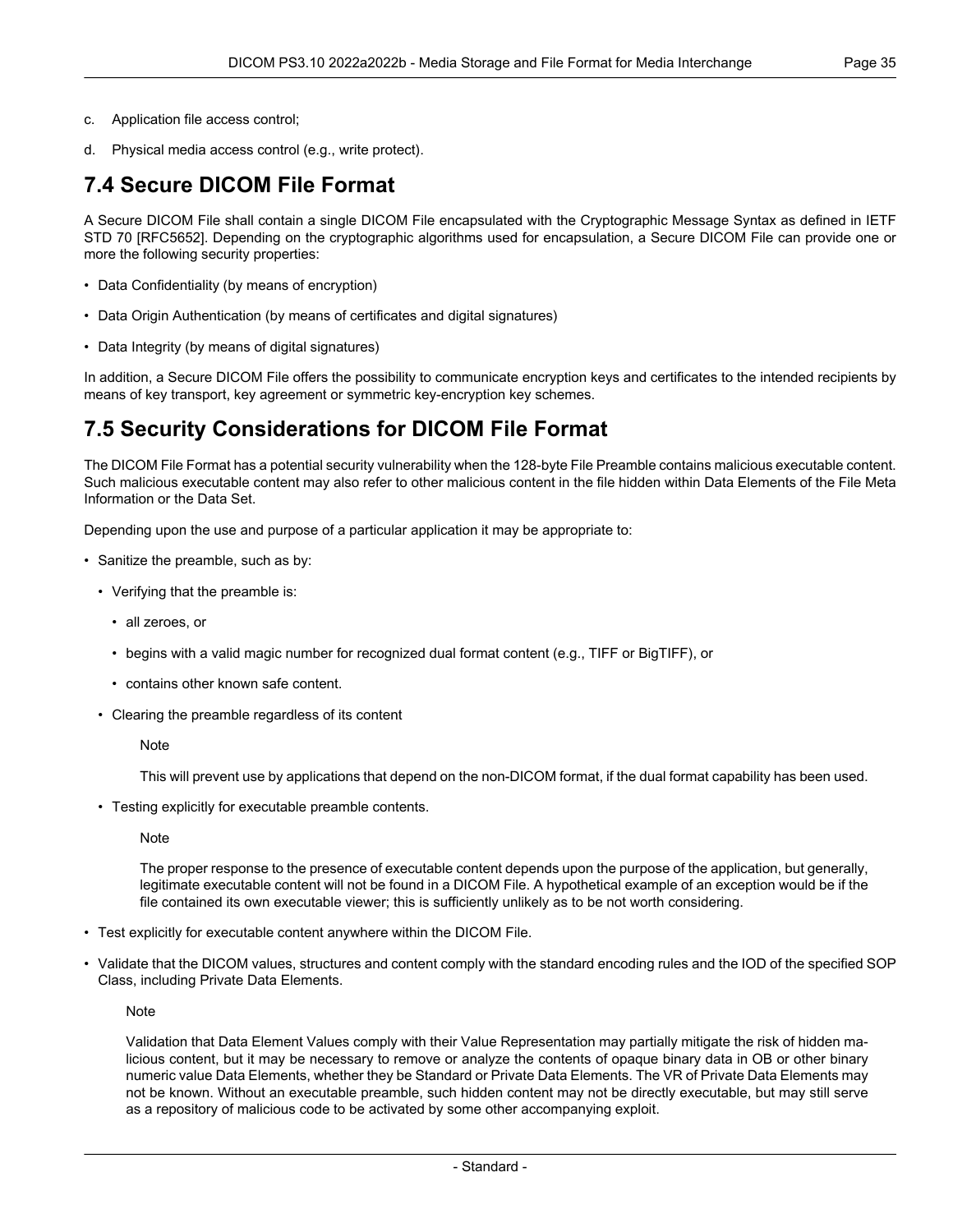• Validate that the contents are of the appropriate SOP Classes.

• Validate that DICOM File Format files created for HTTP requests and responses do not contain such malicious content.

Note

For example, it may be appropriate for an archive that stores and retrieves PS3.10 Files to verify and validate both input and output, rather than store and retrieve files without checking the content.

The proper response to a validation failure depends upon the purpose of the application. Validation might be performed on input, output, or both.

Note

For example, an archive may choose to sanitize SOP Instances upon receipt, sanitize SOP Instances upon retrieval, validate the structure and fail storage requests for SOP Instances that fail validation, or other behavior based on the product purpose and the threat environment. This behavior is not specified by DICOM because the product purpose and the threat environment are highly dependent upon the application.

An implementation shall describe in its Conformance Statement its behavior with respect to sanitization of the preamble and any other validation performed.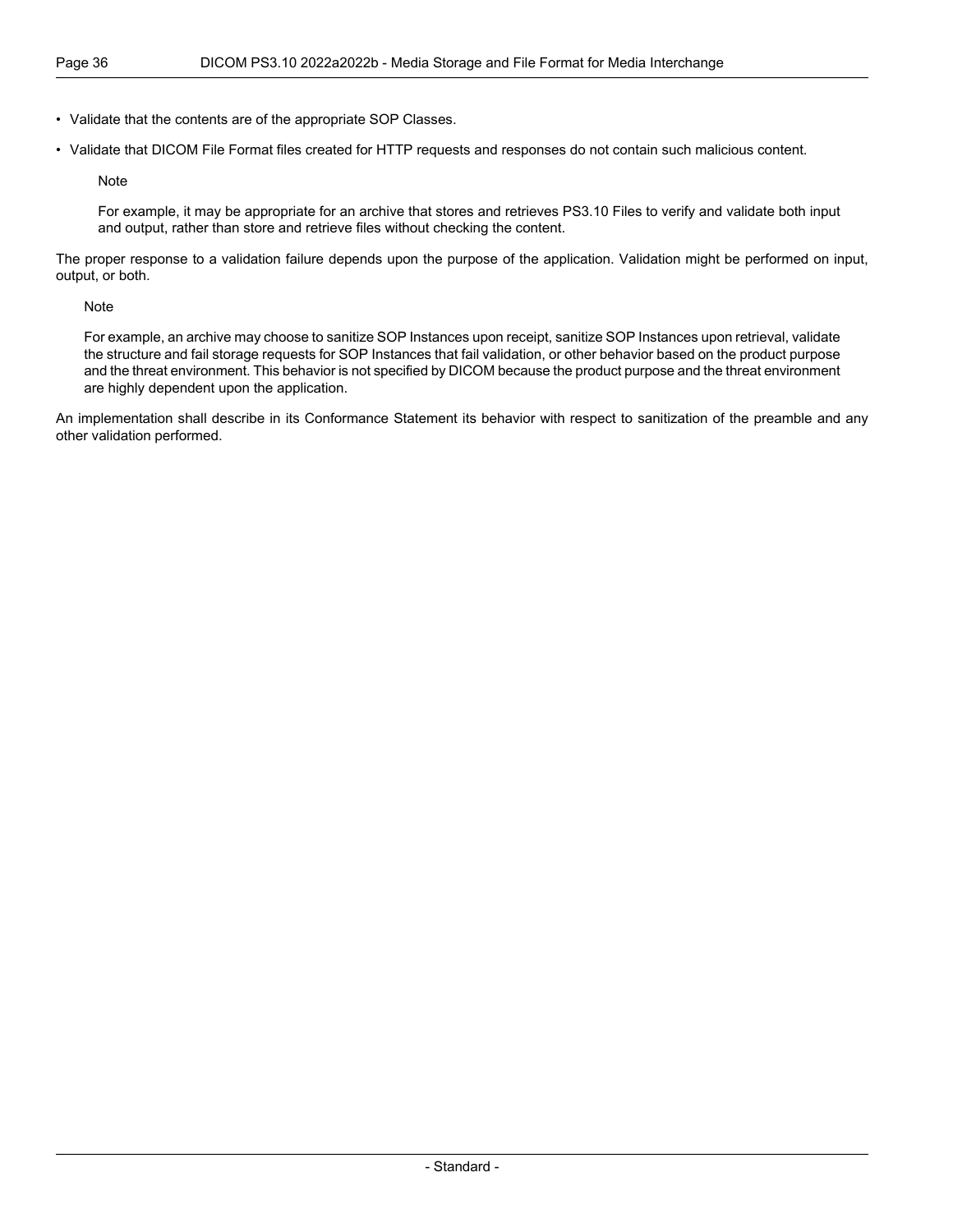# <span id="page-36-0"></span>**8 DICOM File Service**

The DICOM File Service specifies an abstract view of files from the point of view of a service user in the Data Format Layer. Constraining access to the content of files by Application Entities through such a DICOM File Service ensures independence of the Data Format Layer functions from specific Media Format and Physical Media selections.

#### Note

This DICOM File Service definition is abstract in the sense that it is only the specification of a boundary. Its focus is limited to the aspects directly related to the access to the data structures of the Media Format Layer (not the specifications of the data structures themselves). Even though the DICOM File Service may be described by means of a number of abstract primitives such as read, write, delete, etc., it is not intended to be the definition of an Application Programming Interface (API).

The DICOM File Service specified for Media Storage offers a basic service, simple enough to be supported by a wide range of commonly available Media Format (or file systems), but rich enough to provide the key functions to effectively manage files and access their content. The following sections specify the minimum mandatory requirements that shall be met by any physical media and associated media format to comply with the DICOM Media Storage model.

#### Note

<span id="page-36-1"></span>It is acceptable that a specific Media Format offers more file services than those specified in the DICOM File Service. Such services may be internal to an implementation (i.e., not visible through the data structures on the Storage Media). Their usage is beyond the scope of the DICOM Standard. However, in cases where such services are reflected in the file structures of the Media format Layer or in the Data Set encoding an Information Object, the extension of such services in a manner that jeopardizes interoperability should not be done (e.g., File IDs longer than specified in the DICOM File Service).

### **8.1 File-set**

The DICOM File Service offers the ability to create and access one or more files in a File-set. A File-set is a collection of files that share a common naming space within which File IDs (see [Section](#page-37-0) 8.2) are unique. No semantics is attached to the order of Files within a File-set.

Note

- 1. The DICOM File Service does not require that Files within a File-set be simultaneously accessible (e.g., sequentially accessed media such as tapes are supported).
- 2. The DICOM File Service does not explicitly include the notion of distributing a File-set or a File across multiple "volumes/physical medium". However the transparent support by the Media Format Layer of such a feature is not pre cluded.

A File ID naming space (corresponding to a File-set) shall be associated with an appropriate feature of a Media Format defined structure. This mapping shall be specified in [PS3.12](part12.pdf#PS3.12) for each Media Format specification (this is integral to the specification of the relationship between any specific Media Format services and the DICOM File Services defined in this Part).

Note

An example of such a relationship is to map the File ID naming space to a volume in a personal computer Media Format or a partition in a workstation File System on a removable medium. Another example is to map the File ID naming space to a directory and its tree of sub-directories. In this case it could offer the possibility of supporting multiple File-sets (one per dir ectory) on the same physical medium. Each File-set would have its own DICOMDIR File. To ensure interoperability, [PS3.12](part12.pdf#PS3.12) shall specify these specific mapping rules between the directories and the File ID naming space of a File-set (including the rules to unambiguously locate the DICOMDIR File).

A single File with the File ID DICOMDIR shall be included in each File-set.

Each File-set shall be uniquely identified by a File-set UID that shall be registered according to the UID registration rules specified in [PS3.5](part05.pdf#PS3.5). When Files are added or removed from a File-set, the File-set UID shall not change.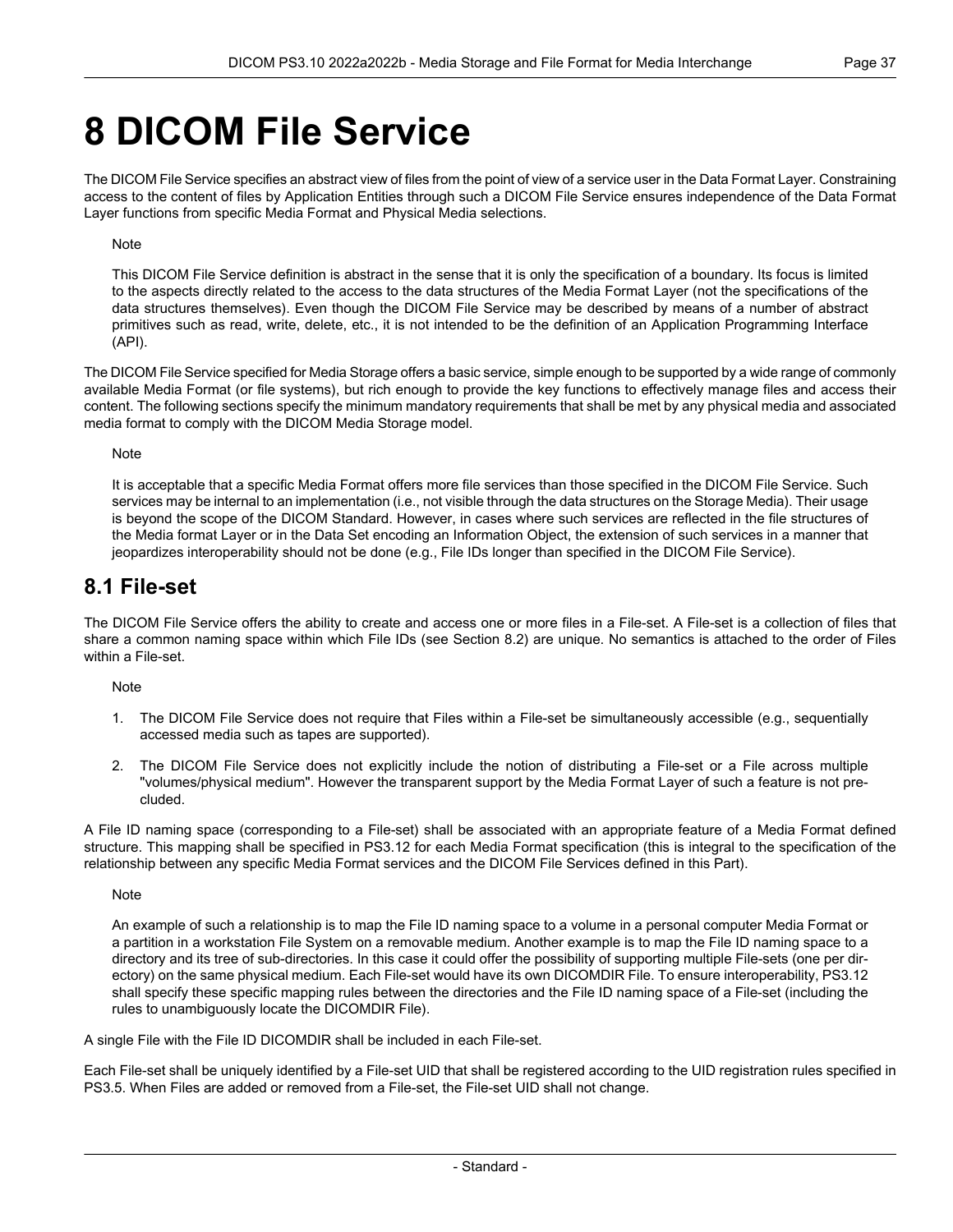A File-set may also be identified by a File-set ID, which provides a simple (but possibly not globally unique) human readable reference. A File-set ID is string of zero (0) to sixteen (16) characters from the subset of the G0 repertoire of ISO 8859 (see [Section](#page-39-1) 8.5). A File set ID may be associated or mapped to an appropriate identifier at the Media Format Layer.

Note

- 1. Continuing with the personal computer Media Format example used first in the previous note, a File-set ID may be defined to be identical to a volume label.
- 2. Non-DICOM Files (Files with a content not formatted according to the requirements of this Part of the DICOM Standard) may be present in a File-set. Such files should not contain the DICOM File Meta Information specified in [Table](#page-31-0) 7.1-1 and may not be referenced by the DICOM Media Storage Directory (see [Section](#page-39-2) 8.6).

<span id="page-37-0"></span>A File-set Descriptor File (a "readme" file) may also be attached to a File-set. See [PS3.3](part03.pdf#PS3.3) for a detailed specification of the Basic Dir ectory IOD.

# **8.2 File IDs**

Files are identified by a File ID that is unique within the context of a File-set. A File ID is an ordered sequence of File ID Components. A File ID may contain one to eight components. Each Component is a string of one to eight characters from a subset of the G0 repertoire of ISO 8859 (see [Section](#page-39-1) 8.5)

Such a structure for File IDs (a sequence of components) allows the DICOM File Service to organize file selection in a hierarchical mode. No conventions are defined by the DICOM Standard for the use of the structure of File IDs components and their content (except for the reserved File ID DICOMDIR, see [Section](#page-39-2) 8.6). Furthermore, no semantics shall be conveyed by the structure and content of such File IDs. This implies that when a File ID is assigned to any File in a File-set, the creating DICOM Application Entity may choose to structure the File ID as it wishes. Any other AE reading existing files or creating new files shall not be required to know any semantics the original creator may have associated with such a structure.

The File ID used to access a File through the abstract DICOM File Service is not necessarily the sole file identifier. The interchange Media Format (file system) may allow multiple file names to address the same physical file. Any use of alternate file names is beyond the scope of the DICOM Standard.

**Note** 

- 1. A DICOM File ID is equivalent to the commonly used concept of "path name" concatenated with a "file name". An example of a valid DICOM File ID with four components shown separated by backslashes is:SUBDIR1\SUBDIR2\SUBDIR3\AB- CDEFGH
- 2. As specified in the DICOM Storage Media Model, no semantics is attached to File ID content and structure as it relates to the DICOM Information Objects stored in these files. If used, the hierarchical structure simply provides a means to organize the Files of a File-set and facilitate their selection.
- <span id="page-37-1"></span>3. The DICOM File Service does not specify any "separator" between the Components of the File ID. This is a Value Representation issue that may be addressed in a specific manner by each Media Format Layer. In DICOM IODs, File ID Components are generally handled as multiple Values and separated by "backslashes". There is no requirement that Media Format Layers use this separator.
- 4. DICOM files stored on interchange media may have an alternate file name or link that uses less restricted file names, such as a filename extension (e.g., ".dcm" in accordance with [\[RFC3240\]](#page-14-8)).

### **8.3 File Management Roles and Services**

When DICOM Application Entities participate in the exchange of information by the interchange of Storage Media, they perform through the DICOM File Service a number of Media Storage Services:

- a. M-WRITE, to create new files in a File-set and assign them a File ID;
- b. M-READ to read existing files based on their File ID;
- c. M-DELETE to delete existing files based on their File ID;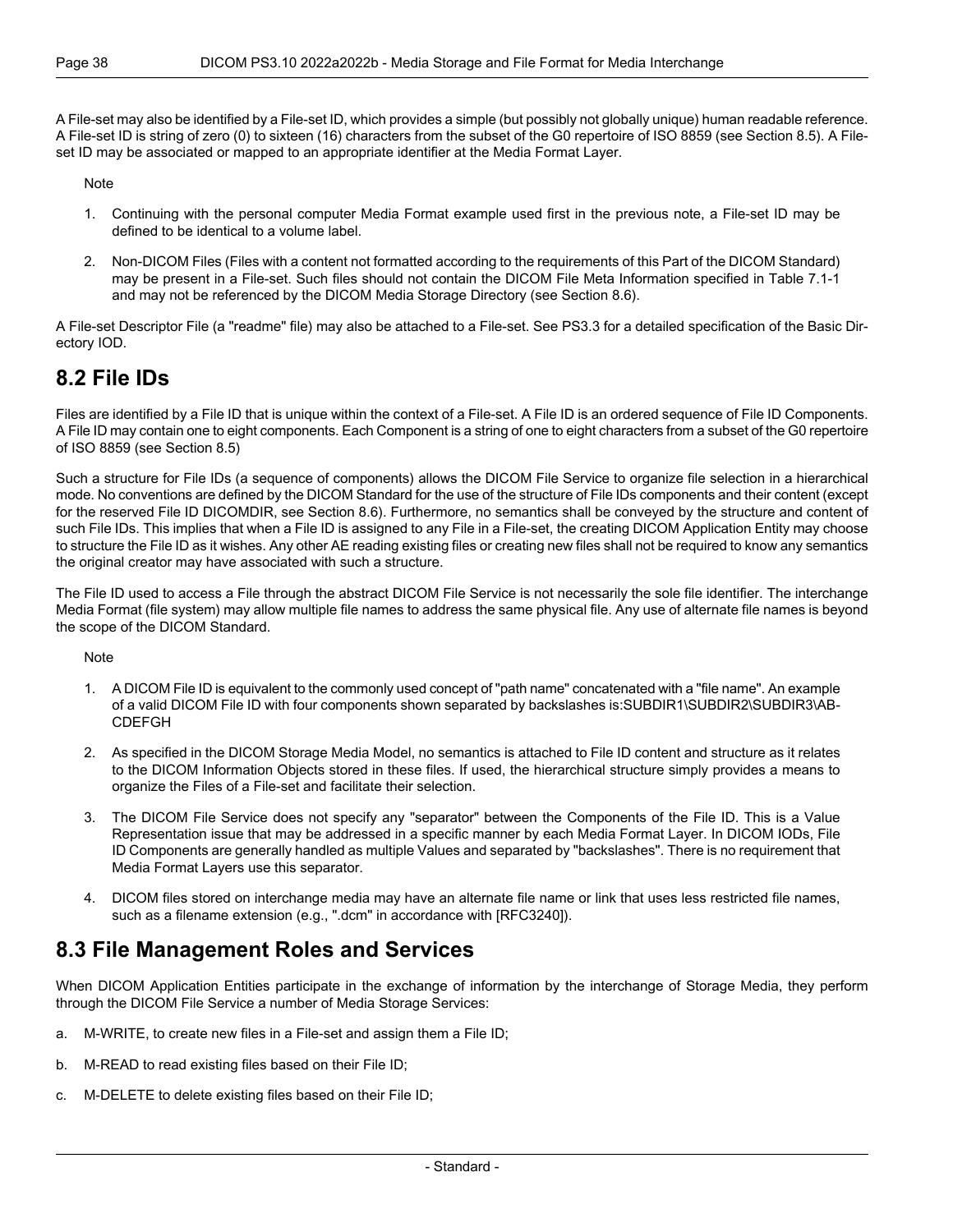- d. M-INQUIRE FILE-SET to inquire free space available for creating new files within the File-set;
- e. M-INQUIRE FILE to inquire date and time of file creation (or last update if applicable) for any file within the File-set.

A DICOM Application Entity may take one or more of the following three roles:

- a. File-set Creator (FSC). Such an Application Entity, exercises this role by means of M-WRITE Operations to create the DICOMDIR File (see [Section](#page-39-2) 8.6) and zero or more DICOM Files;
- b. File-set Reader (FSR). Such an Application Entity, exercises this role by means of M-READ Operations to access one or more Files in a File-set. A File-set Reader shall not modify any of the files of the File-set (including the DICOMDIR File);
- File-set Updater (FSU). Such an Application Entity, exercises this role by means of M-READ, M-WRITE, and M-DELETE Operations. It reads, but shall not modify, the content of any of the DICOM files in a File-set except for the DICOMDIR File. It may create additional Files by means of an M-WRITE or delete existing Files in a File-set by means of an M-DELETE.

Note

Although a File-set Updater (FSU) may include the functions corresponding to a File-set Creator (FSC) and a File-set Reader (FSR), it is not required that implementations supporting an FSU role also support an FSC or an FSR role.

The use of the concept of roles in DICOM Conformance Statements will result in a more precise expression of the capabilities of im plementations supporting DICOM Media Storage. Conforming implementations shall support one of the following choices:

- a. File-set Creator,
- b. File-set Reader,
- c. File-set Creator and File-set Reader,
- d. File-set Updater,
- e. File-set Updater and File-set Creator,
- f. File-set Updater and File-set Reader,
- <span id="page-38-0"></span>g. File-set Updater, File-set Creator and File-set Reader.

Based on the roles supported by a DICOM Application Entity, the DICOM File Service shall support the Media Operations defined in [Table](#page-38-0) 8.3-1.

| <b>Media Operations</b><br><b>Roles</b> | <b>M-WRITE</b> | <b>M-READ</b> | <b>M-DELETE</b> | <b>M-INQUIRE FILE-SET</b> | <b>M-INQUIRE FILE</b> |
|-----------------------------------------|----------------|---------------|-----------------|---------------------------|-----------------------|
| <b>FSC</b>                              | Mandatory      | Not required  | Not required    | Mandatory                 | Not required          |
| <b>FSR</b>                              | Not required   | Mandatory     | Not required    | Not required              | Mandatory             |
| FSC+FSR                                 | Mandatory      | Mandatory     | Not required    | Mandatory                 | Mandatory             |
| <b>FSU</b>                              | Mandatory      | Mandatory     | Mandatory       | Mandatory                 | Mandatory             |
| FSU+FSC                                 | Mandatory      | Mandatory     | Mandatory       | Mandatory                 | Mandatory             |
| FSU+FSR                                 | Mandatory      | Mandatory     | Mandatory       | Mandatory                 | Mandatory             |
| FSU+FSC+FSR                             | Mandatory      | Mandatory     | Mandatory       | Mandatory                 | Mandatory             |

#### **Table 8.3-1. Media Operations and Roles**

#### Note

1. Media Preparation is outside the scope of this Part of the DICOM Standard. However it is assumed to be performed by the FS Creator.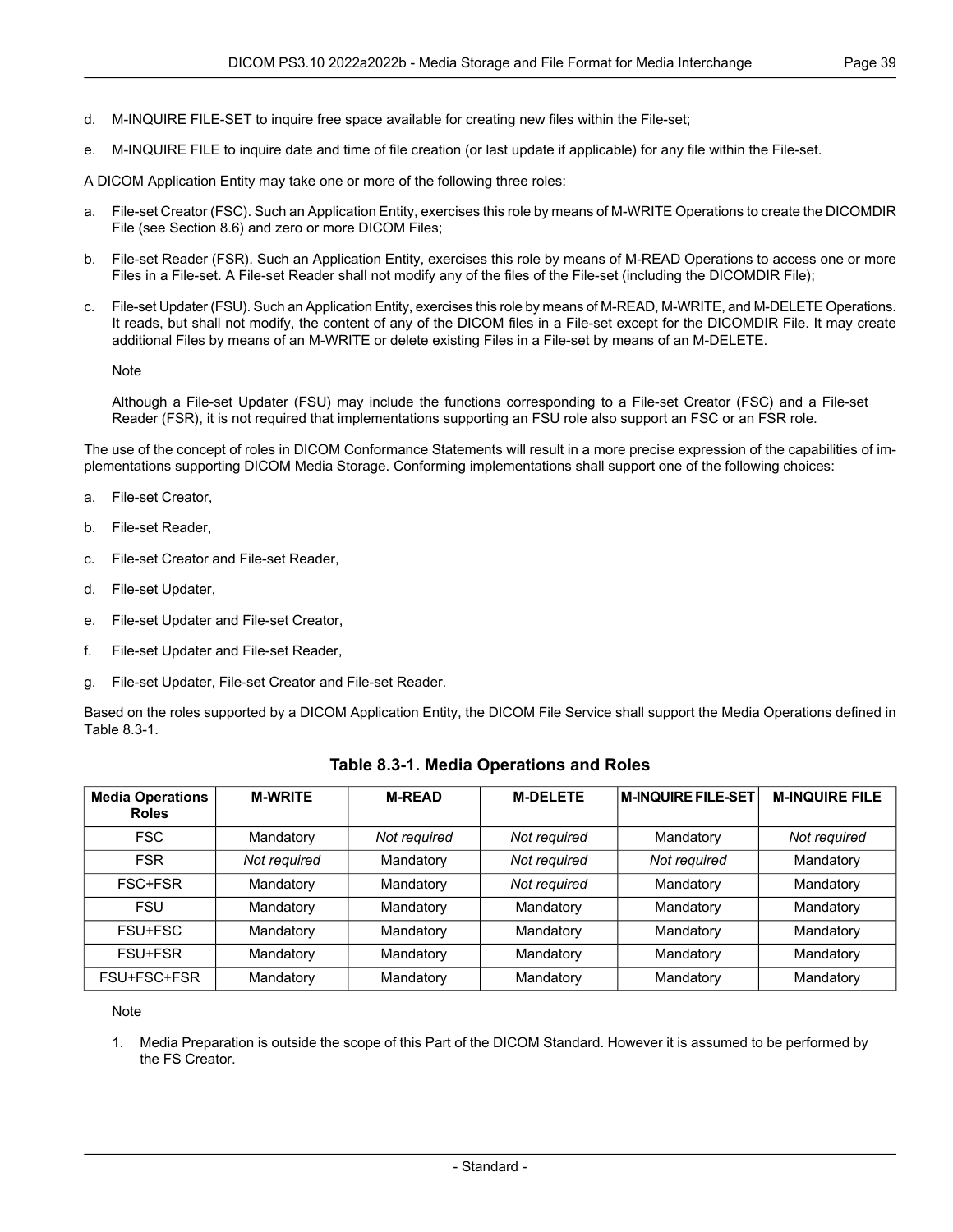- 2. The DICOM File Service does not require that file update capabilities (e.g., append) be supported by every Media Format Definition selected. The non-support of such file update capabilities to the DICOMDIR File may simply result in having to delete and create a new file in order to keep the directory information consistent.
- 3. If the content of a file needs to be updated or changed by an FSU, it is considered by this Part of the DICOM Standard as an M-DELETE Operation followed by an M-WRITE Operation. The FSU is responsible for ensuring the internal consistency of the File and its conformance to PS3.10 and the specific SOP Class stored, exactly as if the FSU was creating a new File. In particular, if an FSU implementation needs to update the file content but is not able to recognize and fully process the content of the File Preamble (see [Section](#page-30-1) 7.1), it may consider setting the first four bytes of the Preamble to "DICM" followed by 124 bytes to 00H. This would avoid introducing inconsistencies between the content of the File Preamble and the remainder of the file content. An example of this situation may occur when a TIFF IFD 0 Offset in the File Preamble points at a further TIFF IFD embedded in the DICOM Data Set, and the update operation changes the location of this embedded TIFF IFD.

### <span id="page-39-0"></span>**8.4 File Content Access**

The DICOM File Service offers the ability to access the content of any File of a File-set. The File content is an ordered string of zero or more bytes, where the first byte is at the beginning of the file and the last byte at the end of the File.

Note

This File content definition as an ordered string of bytes is related to the view provided at the DICOM File Service level. It may not correspond to the physical ordering of bytes of data on a specific medium.

The DICOM File Service shall manage the delimitation of the end of the File by ensuring the user of the File Service that read access beyond the last byte will be detected and reported to the DICOM File Service user. This delimitation function is performed by the Media Format Layer.

The DICOM File Service shall offer the ability:

- a. for an FSR or FSU to perform an M-READ to read zero or more bytes of the content of a File;
- <span id="page-39-1"></span>b. for an FSC or FSU to perform an M-WRITE to write one or more bytes making the content of a File.

Note

The DICOM File Service does not require any specific capability for the selective read access or write access of the content of a file (e.g., seek or append). However it does not restrict specific Media Format definitions to support such features.

### **8.5 Character Set**

File IDs and File-set IDs shall be character strings made of characters from a subset of the G0 repertoire of ISO 8859. The following characters form this subset:

A, B, C, D, E, F, G, H, I, J, K, L, M, N, O, P, Q, R, S, T, U, V, W, X, Y, Z (uppercase)

1, 2, 3, 4, 5, 6, 7, 8, 9, 0 and \_ (underscore)

**Note** 

- <span id="page-39-2"></span>1. This is the character set defined for Code Strings (Value Representation CS - see [PS3.5\)](part05.pdf#PS3.5) except that SPACE is not in cluded.
- 2. This character set is selected to limit characters in File IDs and File-set IDs to those that do not conflict with reserved characters and delimiters in the file systems defined in [PS3.12](part12.pdf#PS3.12). Component delimiters or other required demarcations defined in [PS3.12](part12.pdf#PS3.12) are not part of File IDs or File-set IDs

# **8.6 Reserved DICOMDIR File ID**

A single File with a File ID, DICOMDIR, shall exist as a member of every File-set. This File ID is made of a single Component (see [Section](#page-37-0) 8.2 for the File ID structure). It contains the DICOM Media Storage Directory (see [PS3.3](part03.pdf#PS3.3) for detailed specification of the Basic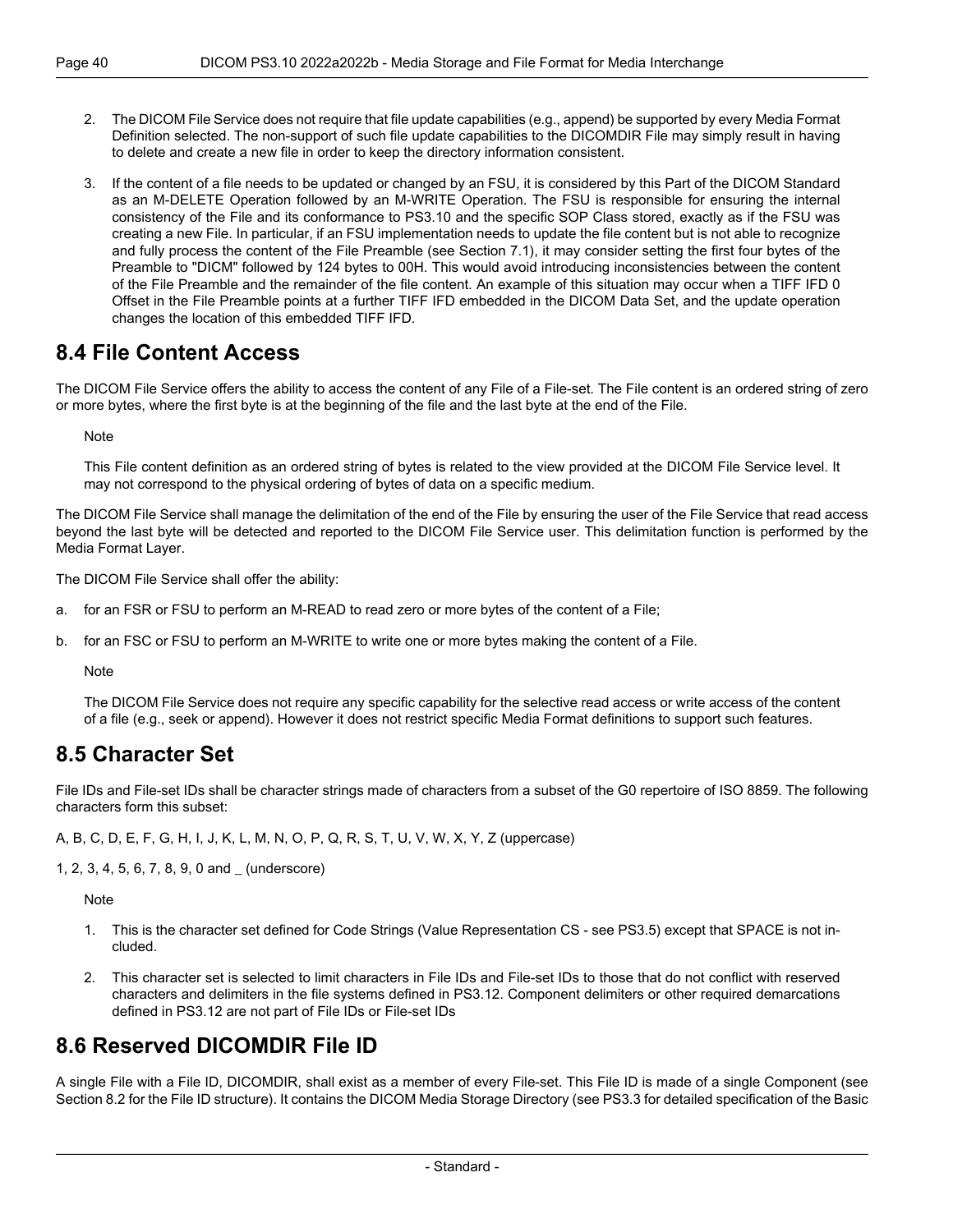the directory content may be left empty in environments where it would not be needed. If the DICOMDIR File does not exist in a File set, the File-set does not conform to PS3.10. The DICOMDIR shall not reference Files outside of the File-set to which it belongs.

Note

- 1. An example of the content of the DICOMDIR File may be found in [Annex](#page-44-0) A.
- 2. If a Media Format specification in [PS3.12](part12.pdf#PS3.12) maps the origin of a File-set to a specific directory node in a specific file system, the File IDs, including the DICOMDIR File IDs, would be relative to this directory node path name.

The DICOMDIR File shall use the Explicit VR Little Endian Transfer Syntax (UID=1.2.840.10008.1.2.1) to encode the Media Storage Directory SOP Instance. The DICOMDIR File shall comply with the DICOM File Format specified in Section 7 of this Standard. In particular the:

- a. SOP Class UID in the File Meta Information (header of the DICOMDIR File) shall have the Value specified in [PS3.4](part04.pdf#PS3.4) of this Standard for the Media Storage Directory SOP Class;
- b. SOP Instance UID in the File Meta Information (header of the DICOMDIR File) shall contain the File-set UID Value. The File-set UID is assigned by the Application Entity that created the File-set (FSC role, see [Section](#page-37-1) 8.3) with zero or more DICOM Files. This File-set UID Value shall not be changed by any other Application Entities reading or updating the content of the File-set.

Note

- 1. This policy reflects that a File-set is an abstraction of a "container" within which Files may be created or read. The File set UID is related to the "container" not its content. A File-set in the DICOM File Service is intended to be mapped to a supporting feature of a selected Media Format (e.g., volume or partition).
- 2. The Standard does not prevent the making of duplicate copies of a File-set (i.e., a File-set with the same File-set UID). However, within a managed domain of File-sets, a domain specific policy may be used to prevent the creation of such duplicate File-sets.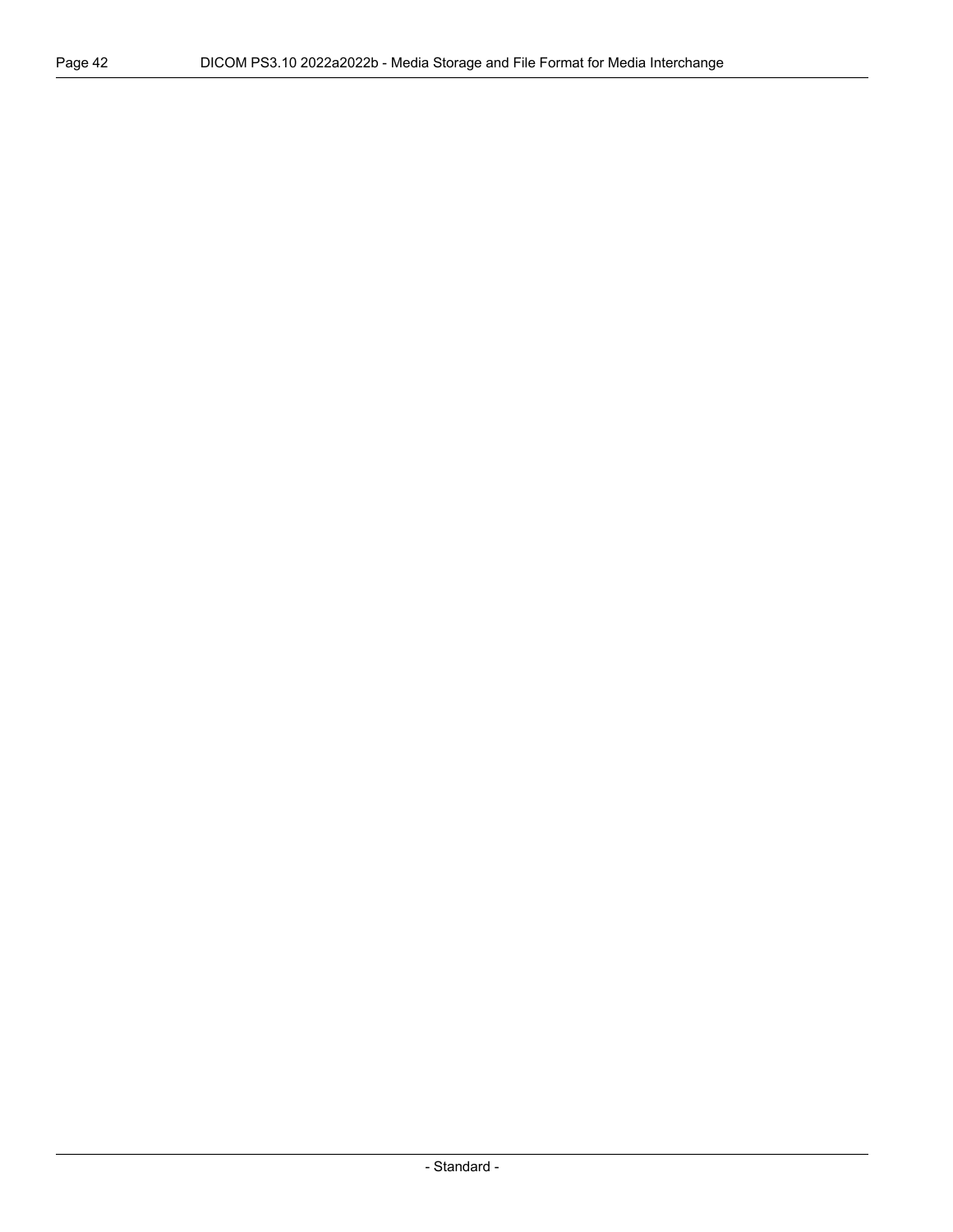# <span id="page-42-0"></span>**9 Conformance Requirements**

An implementation of PS3.10 shall:

- a. have a Conformance Statement based on a [PS3.11](part11.pdf#PS3.11) Media Storage Application Profile in accordance with the framework defined in [PS3.2,](part02.pdf#PS3.2) which will include addressing the Security Requirements defined in [Section](#page-34-1) 7.5;
- b. meet the requirements of the DICOM File Format as specified in [Section](#page-30-0) 7;
- c. support the DICOM File Service as specified in [Section](#page-36-0) 8, in one or more of the roles identified in [Section](#page-37-1) 8.3;
- d. perform the Media Operations defined in [Table](#page-38-0) 8.3-1 according to the role supported;
- e. support the DICOMDIR File with a content as specified in the Media Storage Directory SOP Class in [PS3.4.](part04.pdf#PS3.4)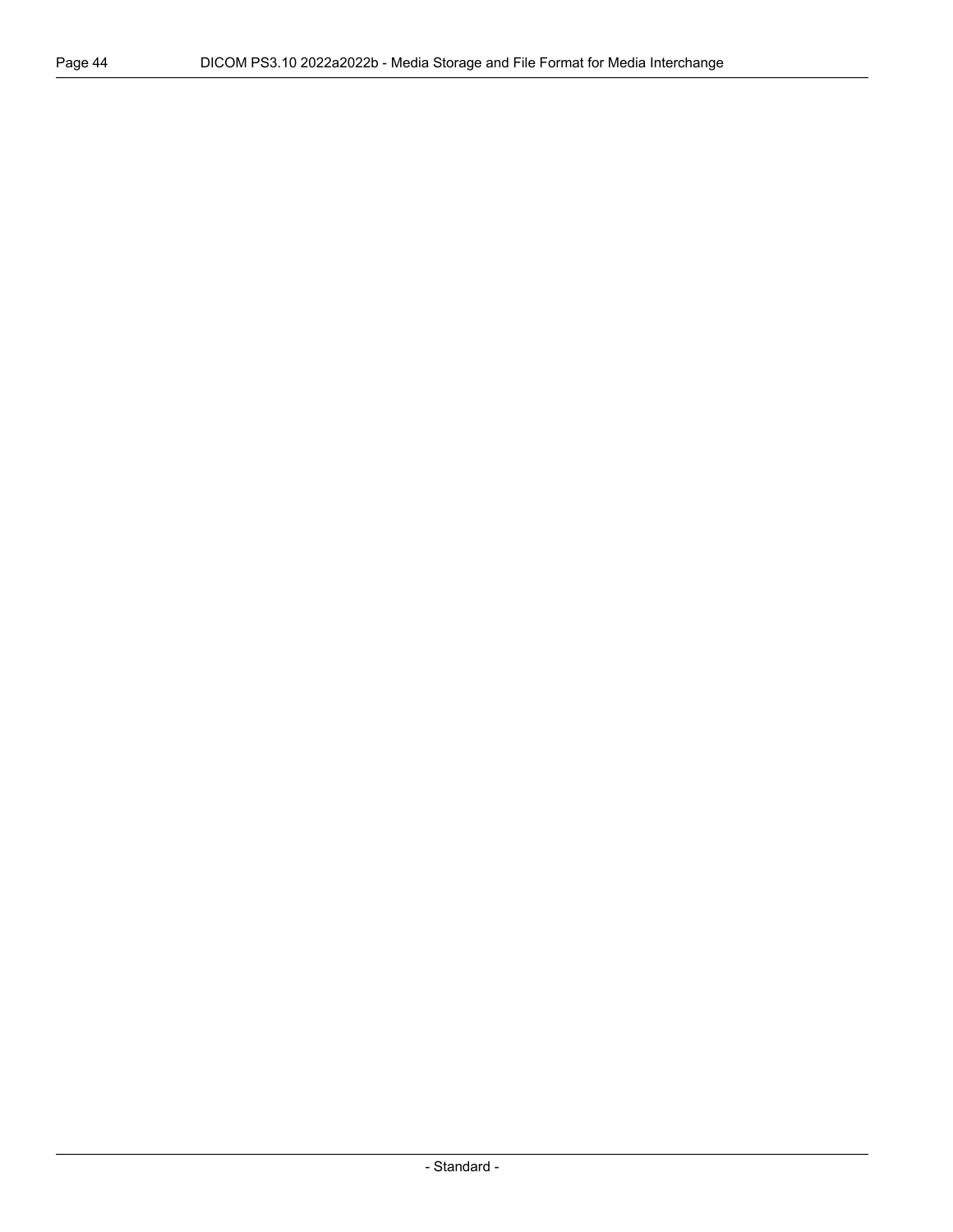# <span id="page-44-0"></span>**A Example of DICOMDIR File Content (Informative)**

<span id="page-44-1"></span>This Annex provides an example of a File content that is based on selected aspects of the example introduced in [PS3.3](part03.pdf#PS3.3) for the Basic Directory Information Object. This is not a normative Annex. It is only an illustration, which is simply intended to help the reader better understand the organization of a DICOM Directory stored in a DICOMDIR File.

# **A.1 Simple Directory Content Example**

<span id="page-44-2"></span>[Table](#page-44-2) A.1-1 shows in a simplified manner, the content of a simple DICOMDIR File. Values of elements are noted between square brackets (e.g., [1.2.840.10008.34.7.6]). Byte Offsets are shown by symbolic Values noted between brackets (e.g., {1493}).

| Meta-Info                               | 128 bytes | File Preamble [all bytes set to 00H]                                 |
|-----------------------------------------|-----------|----------------------------------------------------------------------|
|                                         | 4 bytes   | <b>DICOM Prefix [DICM]</b>                                           |
|                                         | 0002.0000 | File Meta Information Group Length                                   |
|                                         | 0002,0001 | File Meta-Information Version [0001]                                 |
|                                         | 0002,0002 | Media Storage SOP Class UID [1.2.840.10008.1.3.10]                   |
|                                         | 0002,0003 | Media Storage SOP Instance UID [1.2.840.23856.36.45.3]               |
|                                         | 0002,0010 | Transfer Syntax UID [1.2.840.10008.1.1]                              |
|                                         | 0002,0012 | Implementation Class UID [1.2.840.23856.34.90.3]                     |
|                                         |           |                                                                      |
| File-set Identification                 | 0004,1130 | File-set ID [EXAMPLE]                                                |
|                                         |           |                                                                      |
| <b>General Directory</b><br>Information | 0004,1200 | Offset of First Record of Root Directory Entity {1688}               |
|                                         | 0004,1202 | Offset of Last Record of Root Directory Entity {6F18}                |
|                                         | 0004,1212 | File-set Consistency Flag [0000H]                                    |
|                                         |           |                                                                      |
|                                         | 0004,1220 | Directory Record Sequence.                                           |
|                                         |           | This Data Element Value includes the following Sequence of<br>Items. |
| {1688} Item Tag                         | FFFE,E000 | Item Data Element (includes the following Data Elements)             |
| Study 1                                 | 0004,1400 | Offset of the next Directory Record in Directory Entity {4624}       |
| Directory Record                        | 0004,1410 | Record In-use Flag [FFFFH]                                           |
|                                         | 0004,1420 | Offset of Referenced Lower Level Directory Entity {1828}             |
|                                         |           |                                                                      |
|                                         | 0004,1430 | Directory Record Type [PATIENT]                                      |

#### **Table A.1-1. Directory Content Example**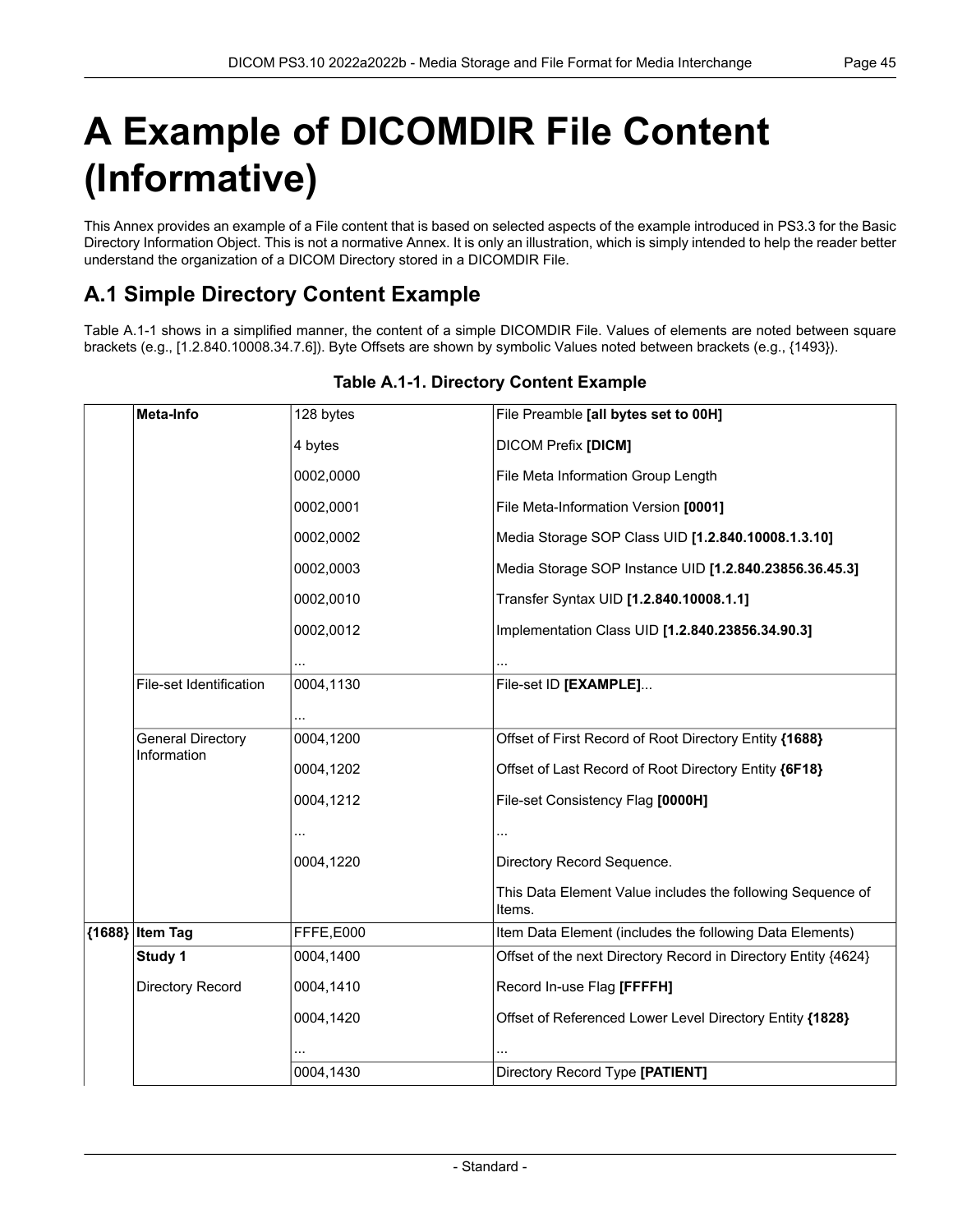| Selection Keys             | 0010,0010 | Patient's Name [Patient A]                                                                                                       |
|----------------------------|-----------|----------------------------------------------------------------------------------------------------------------------------------|
|                            | 0010,0020 | Patient ID [123-45-6789]                                                                                                         |
|                            |           |                                                                                                                                  |
| Item Delimitation Tag      |           | Item Delimitation Tag is present only if Item is of undefined length                                                             |
|                            | FFFE,E00D |                                                                                                                                  |
| {1828} Item Tag            | FFFE,E000 | Item Data Element (includes the following Data Elements)                                                                         |
| Study 1                    | 0004,1400 | Offset of the next Directory Record in Directory Entity (not shown<br>in example)                                                |
| Directory Record           | 0004,1410 |                                                                                                                                  |
|                            | 0004,1420 | Record In-use Flag [FFFFH]                                                                                                       |
|                            |           | Offset of Referenced Lower Level Directory Entity {2300}                                                                         |
|                            |           |                                                                                                                                  |
|                            | 0004,1430 | Directory Record Type [STUDY]                                                                                                    |
| Selection Keys             | 0020,000D | Study Instance UID [1.2.840.4656.23.4568745]                                                                                     |
|                            | 0020,0010 | Study ID [srt78UJ]                                                                                                               |
|                            |           |                                                                                                                                  |
|                            |           |                                                                                                                                  |
| Item Delimitation Tag      | FFFE,E00D | Item Delimitation Tag is present only if Item is of undefined length                                                             |
| {2300} Item Tag            | FFFE,E000 | Item Data Element (includes the following Data Elements)                                                                         |
| Series 1                   | 0004,1400 | Offset of the next Directory Record in Directory Entity (not shown<br>in example)                                                |
| Directory Record           | 0004,1410 |                                                                                                                                  |
|                            | 0004,1420 | Record In-use Flag [OFFFFH]                                                                                                      |
|                            |           | Offset of Referenced Lower Level Directory Entity {2682}                                                                         |
|                            |           |                                                                                                                                  |
|                            | 0004,1430 | Directory Record Type [SERIES]                                                                                                   |
| Selection Keys             | 0008,0060 | Modality [NM]                                                                                                                    |
|                            | 0020,0011 | Series Number [2]                                                                                                                |
|                            |           |                                                                                                                                  |
| Item Delimitation Tag      | FFFE,E00D |                                                                                                                                  |
|                            | FFFE,E000 | Item Delimitation Tag is present only if Item is of undefined length<br>Item Data Element (includes the following Data Elements) |
| {2682} Item Tag<br>Image 1 | 0004,1400 | Offset of the next Directory Record in Directory Entity {3420}                                                                   |
|                            |           |                                                                                                                                  |
| Directory Record           | 0004,1410 | Record In-use Flag [FFFFH]                                                                                                       |
|                            | 0004,1420 | Offset of Referenced Lower Level Directory Entity [00000000H]                                                                    |
|                            |           |                                                                                                                                  |
|                            | 0004,1430 | Directory Record Type [IMAGE]                                                                                                    |
|                            | 0004,1500 | Referenced File ID [DIR\TDRI\3856G3]                                                                                             |
|                            | 0004,1510 | Referenced SOP Class UID in File [1.2.840.10008.5.1.4.1.1.5]                                                                     |
|                            |           | Referenced SOP Instance UID in File                                                                                              |
|                            | 0004,1511 | [1.2.840.34.56.78999654.234]                                                                                                     |
|                            | 0004,1512 |                                                                                                                                  |
|                            |           | Referenced Transfer Syntax UID in File [1.2.840.10008.1.2.1]                                                                     |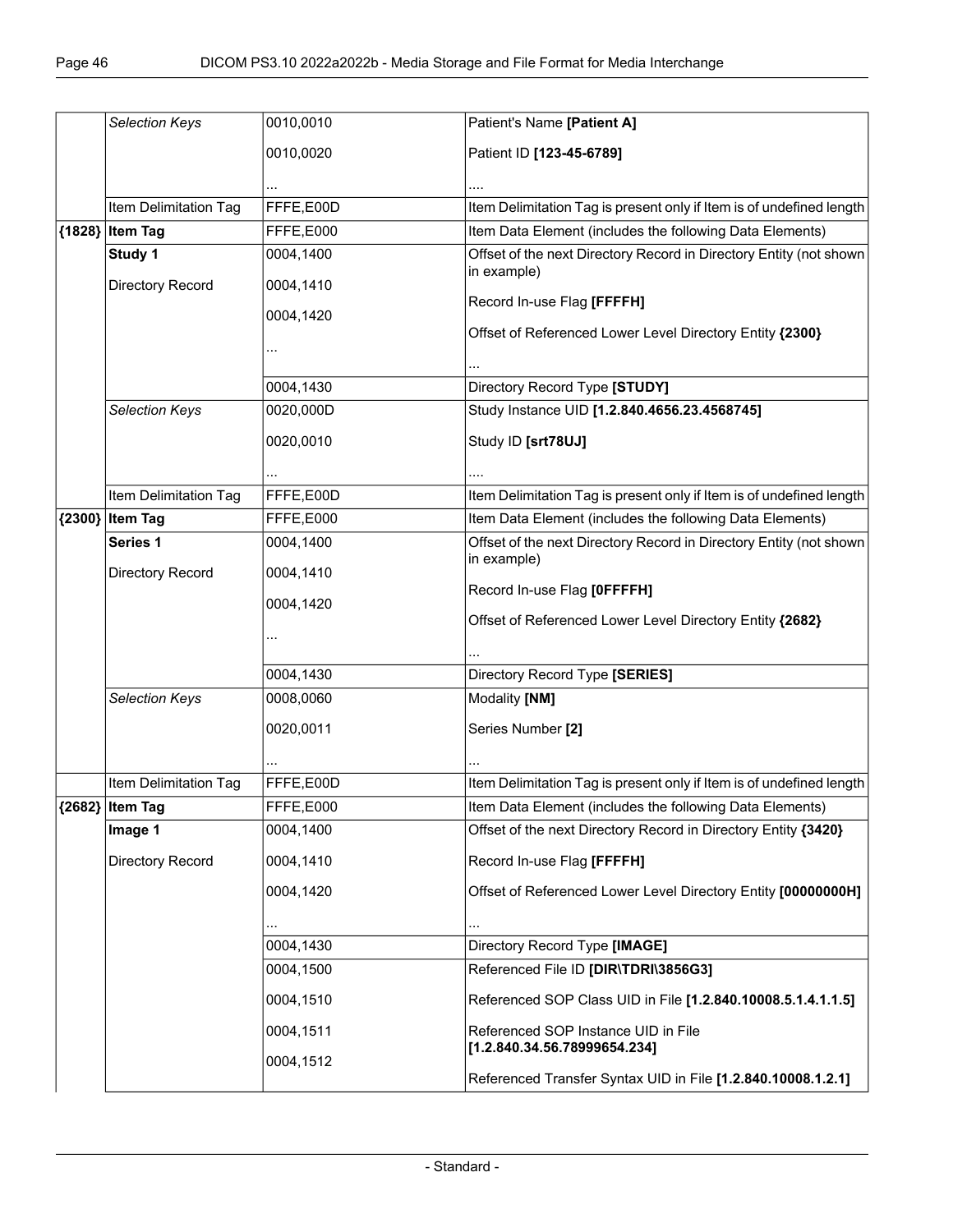|          | <b>Selection Keys</b> | 0008,0018 | Image SOP Instance UID [1.2.840.34.56.78999654.234]                  |
|----------|-----------------------|-----------|----------------------------------------------------------------------|
|          |                       | 0020,0013 | Image Number [1]                                                     |
|          |                       |           |                                                                      |
|          | Item Delimitation Tag | FFFE,E00D | Item Delimitation Tag is present only if Item is of undefined length |
| ${3420}$ | <b>Item Tag</b>       | FFFE,E000 | Item Data Element (includes the following Data Elements)             |
|          |                       |           |                                                                      |
|          | Image 2               | 0004,1400 | Offset of the next Directory Record in Directory Entity [00000000H]  |
|          | Directory Record      | 0004,1410 | Record In-use Flag [FFFFH]                                           |
|          |                       | 0004,1420 | Offset of Referenced Lower Level Directory Entity [00000000H]        |
|          |                       |           |                                                                      |
|          |                       | 0004,1430 | Directory Record Type [IMAGE]                                        |
|          |                       | 0004,1500 | Referenced File ID [DIR\TDRI\3856G7]                                 |
|          |                       | 0004,1510 | Referenced SOP Class UID in File [1.2.840.10008.5.1.4.1.1.5]         |
|          |                       | 0004,1511 | Referenced SOP Instance UID in File                                  |
|          |                       | 0004,1512 | [1.2.840.34.56.78999654.235]                                         |
|          |                       |           | Referenced Transfer Syntax UID in File [1.2.840.10008.1.2.2]         |
|          | Selection Keys        | 0008,0018 | Image SOP Instance UID [1.2.840.34.56.78999654.235]                  |
|          |                       | 0020,0013 | Image Number [2]                                                     |
|          |                       |           |                                                                      |
|          | Item Delimitation Tag | FFFE,E00D | Item Delimitation Tag is present only if Item is of undefined length |
|          | {4624} Item Tag       | FFFE,E000 | Item Data Element (includes the following Data Elements)             |
|          | Study 1               | 0004,1400 | Offset of the next Directory Record in Directory Entity {6F18}       |
|          | Directory Record      | 0004,1410 | Record In-use Flag [FFFFH]                                           |
|          |                       | 0004,1420 | Offset of Referenced Lower Level Directory Entity {5012}             |
|          |                       |           |                                                                      |
|          |                       | 0004,1430 | Directory Record Type [PATIENT]                                      |
|          | <b>Selection Keys</b> | 0010,0010 | Patient's Name [Patient B]                                           |
|          |                       | 0010,0020 | Patient ID [354-18-9122]                                             |
|          |                       |           |                                                                      |
|          | Item Delimitation Tag | FFFE,E00D | Item Delimitation Tag is present only if Item is of undefined length |
| ${5012}$ | <b>Item Tag</b>       | FFFE,E000 | Item Data Element (includes the following Data Elements)             |
|          | Study 1               |           |                                                                      |
|          | Directory Record      |           |                                                                      |
|          |                       |           |                                                                      |
|          |                       |           |                                                                      |
|          |                       |           | (Sequence Items for the rest of the subordinate Directory Records)   |
|          | {6F18} Item Tag       | FFFE,E000 | Item Data Element (includes the following Data Elements)             |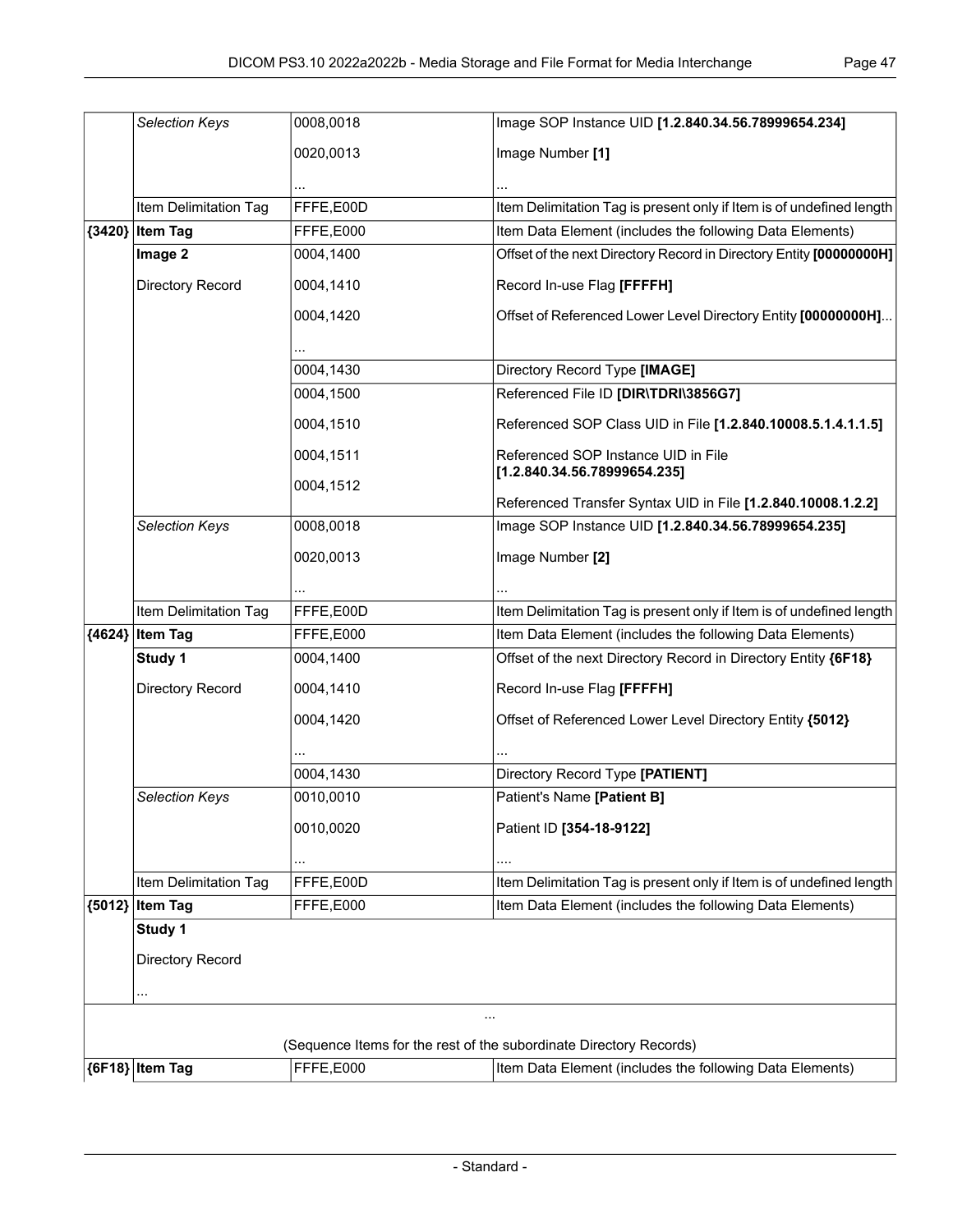| <b>Patient C</b>             | 0004,1400 | Offset of the next Directory Record in Directory Entity {00000000H}                                                                                                |
|------------------------------|-----------|--------------------------------------------------------------------------------------------------------------------------------------------------------------------|
| Directory Record             | 0004,1410 | Record In-use Flag [FFFFH]                                                                                                                                         |
|                              | 0004,1420 | Offset of Referenced Lower Level Directory Entity {}                                                                                                               |
|                              | 0004,1430 | Directory Record Type [PATIENT]                                                                                                                                    |
|                              | .         | .                                                                                                                                                                  |
| <b>Selection Keys</b>        | 0010,0010 | Patient Name [Patient C]                                                                                                                                           |
|                              | 0010,0020 | Patient ID [523-61-8765]                                                                                                                                           |
|                              | .         | .                                                                                                                                                                  |
| Item Delimitation Tag        | FFFE,E00D | Item Delimitation Tag is present only if Item is of undefined length                                                                                               |
| Sequence Delimitation<br>Tag | FFFE.E0DD | Used only if the Directory Record Sequence (0004,1220) is of<br>undefined length to delimit the end of the Value of the Directory<br>Record Sequence Data Element. |

# <span id="page-47-0"></span>**A.2 Example of DICOMDIR File Content With Multiple Referenced Files**

This section was previously defined in DICOM. It is now retired. See PS3.3-1998.